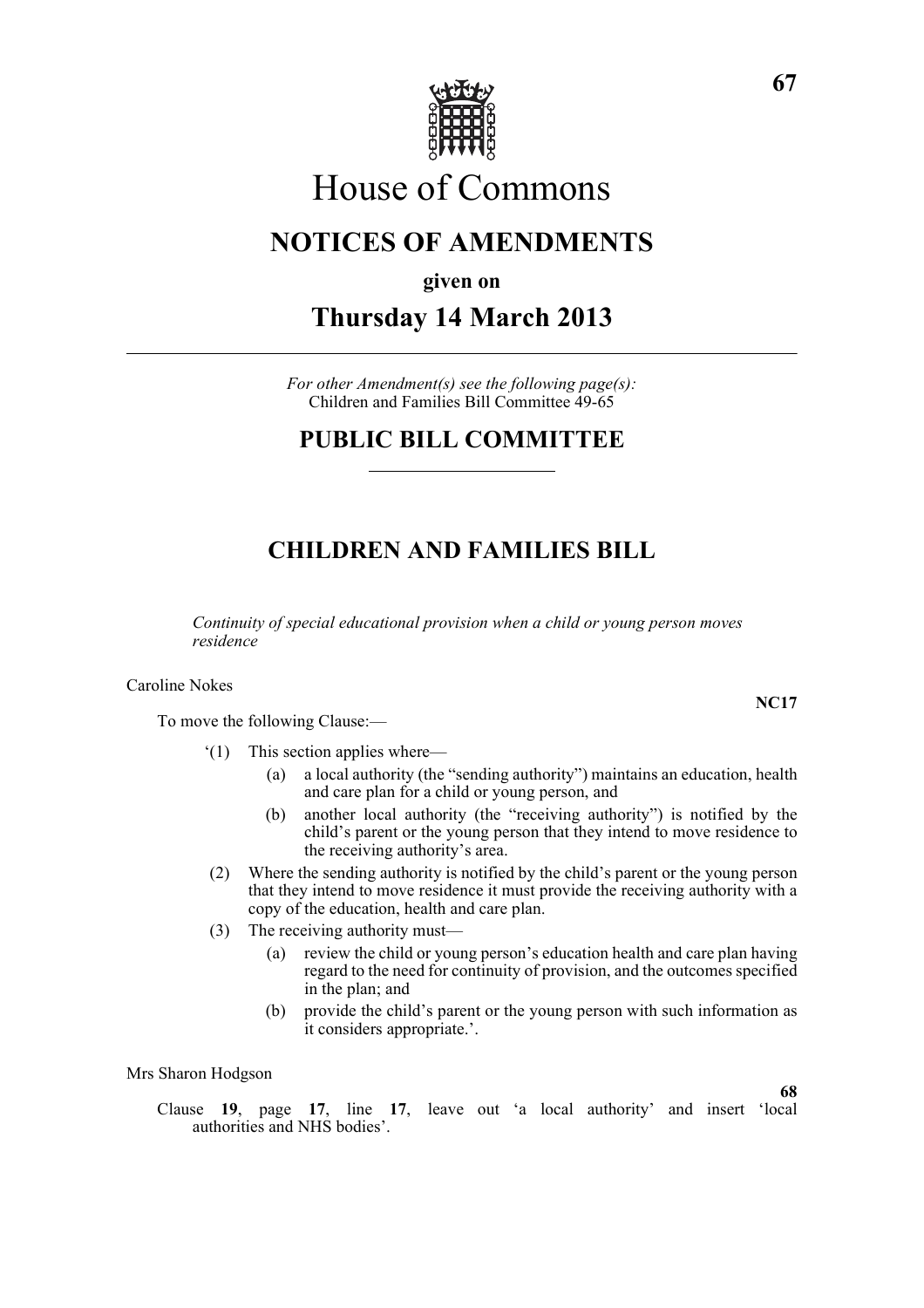| Mrs Sharon Hodgson |     |                                                                             |                                                                                                                                                                                                                   |  |  |  |  |  |  |             |    |
|--------------------|-----|-----------------------------------------------------------------------------|-------------------------------------------------------------------------------------------------------------------------------------------------------------------------------------------------------------------|--|--|--|--|--|--|-------------|----|
| Clause             | 19, | page<br>(e)                                                                 | 17, line $30$ , at end add—<br>the well-being of the child or young person'.                                                                                                                                      |  |  |  |  |  |  |             | 69 |
| Mrs Sharon Hodgson |     |                                                                             |                                                                                                                                                                                                                   |  |  |  |  |  |  |             |    |
|                    |     | Clause $19$ , page $17$ , line $30$ , at end add—                           |                                                                                                                                                                                                                   |  |  |  |  |  |  |             | 70 |
|                    | (2) | The Secretary of State shall make regulations defining the objectives that- |                                                                                                                                                                                                                   |  |  |  |  |  |  |             |    |
|                    |     | (a)                                                                         | a local authority in England, or                                                                                                                                                                                  |  |  |  |  |  |  |             |    |
|                    |     | (b)                                                                         | a local partner of that local authority, pursuant to section 28, subsection<br>$(2)$ , paragraphs $(j)$ to $(m)$ ,                                                                                                |  |  |  |  |  |  |             |    |
|                    |     | shall pursue in exercising a function under this Part.                      |                                                                                                                                                                                                                   |  |  |  |  |  |  |             |    |
|                    | (3) | Objectives under subsection $(2)$ must include, but are not limited to-     |                                                                                                                                                                                                                   |  |  |  |  |  |  |             |    |
|                    |     | (a)<br>(b)                                                                  | increasing, maintaining and promoting positive family relationships;<br>increasing, maintaining and promoting the participation of children and<br>young people and their families in local community activities; |  |  |  |  |  |  |             |    |
|                    |     | (c)                                                                         | where possible, increasing the proximity of services for children and<br>young people and their families to where they are needed, and                                                                            |  |  |  |  |  |  |             |    |
|                    |     | (d)                                                                         | where possible, increasing the accessibility of services with regard to the<br>financial circumstances and working arrangements of the children and<br>young people and their families they cater to.'.           |  |  |  |  |  |  |             |    |
| Mrs Sharon Hodgson |     |                                                                             |                                                                                                                                                                                                                   |  |  |  |  |  |  |             |    |
| Clause             |     | $20$ , page                                                                 | 17, leave out lines 40 to 42 and insert—                                                                                                                                                                          |  |  |  |  |  |  |             | 71 |
|                    |     | $^{\circ}$ (b)                                                              | is a disabled person as defined by section 6 of the Equality Act 2010.'.                                                                                                                                          |  |  |  |  |  |  |             |    |
| Mrs Sharon Hodgson |     |                                                                             |                                                                                                                                                                                                                   |  |  |  |  |  |  |             | 72 |
| Clause             | 20, |                                                                             | page 17, line 42, at end insert-                                                                                                                                                                                  |  |  |  |  |  |  |             |    |
|                    |     | $\degree$ (c)                                                               | has a chronic illness or long-term health condition which impacts on his<br>or her ability to access the same learning opportunities as their peers<br>without additional or extra provision.'.                   |  |  |  |  |  |  |             |    |
|                    |     | Information sharing about live births                                       |                                                                                                                                                                                                                   |  |  |  |  |  |  |             |    |
| Mrs Sharon Hodgson |     |                                                                             |                                                                                                                                                                                                                   |  |  |  |  |  |  |             |    |
|                    |     | To move the following Clause:-                                              |                                                                                                                                                                                                                   |  |  |  |  |  |  | <b>NC18</b> |    |

- '(1) NHS trusts should make arrangements to share with local authorities records of live births to parents resident in their area, to be used by the local authority for the purposes of identifying and contacting new families through children's centres and any other early years outreach services it may operate.
- (2) The Secretary of State must, within a period of six months of Royal Assent to this Act, bring forward regulations placing consequential requirements on trusts and local authorities in exercising their duty under subsection (1), including, but not limited to—
	- (a) the format of arrangements made;
	- (b) the safeguarding of information;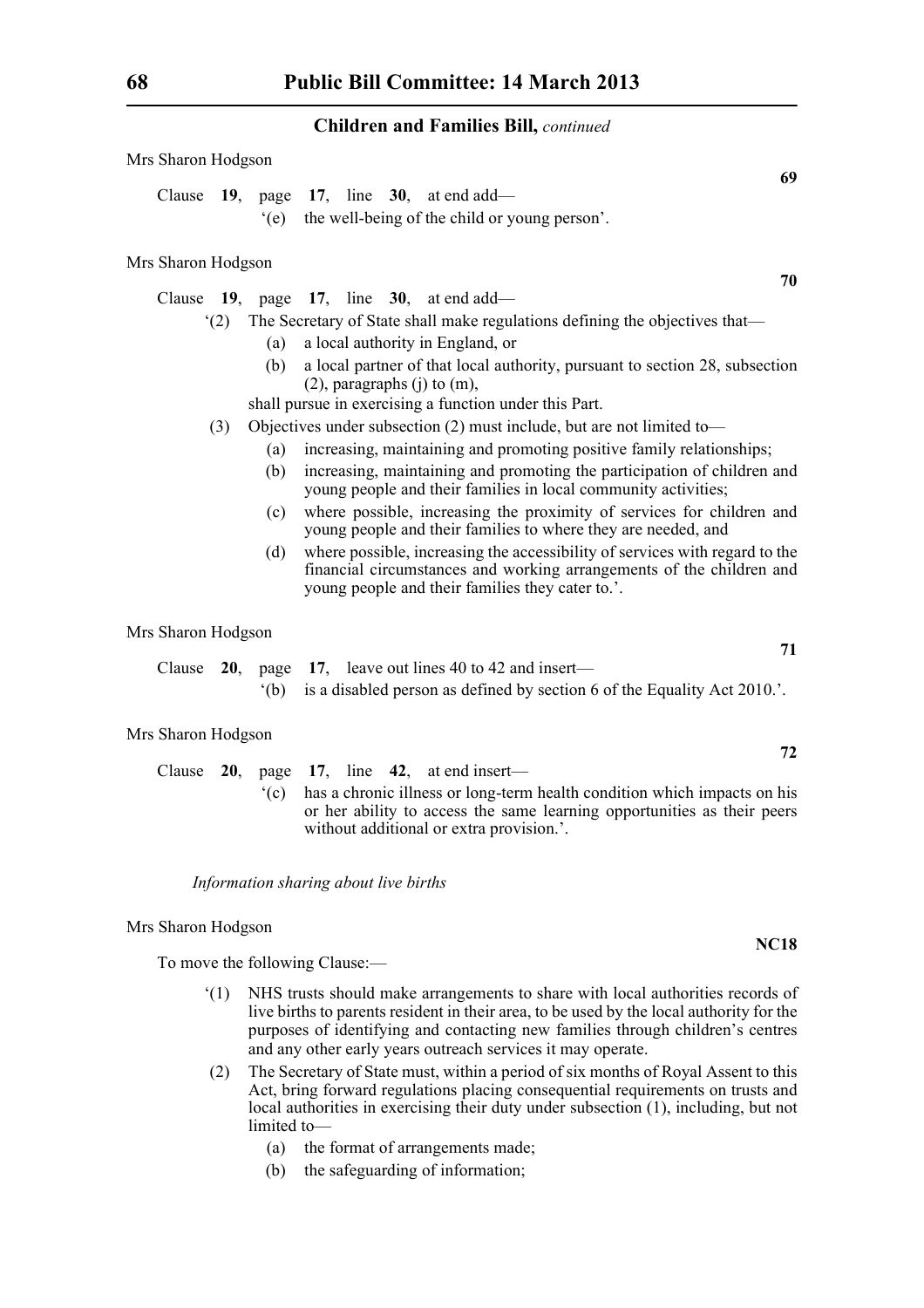- (c) the circumstances in which it would not be appropriate for a trust to provide information to local authorities;
- (d) the regularity of data transfers;
- (e) timescales within which a local authority must contact new families made known to it; and
- (f) any further requirements the Secretary of State deems necessary.'.

#### Mrs Sharon Hodgson

|  |  |  |  |  |  | Clause $25$ , page $19$ , line $28$ , leave out subsection (2). |
|--|--|--|--|--|--|-----------------------------------------------------------------|
|--|--|--|--|--|--|-----------------------------------------------------------------|

#### Mrs Sharon Hodgson

|  |  |  | Clause 26, page 20, line 3, at end insert—                                |
|--|--|--|---------------------------------------------------------------------------|
|  |  |  | (d) any other provision deemed necessary to meet the special educational, |
|  |  |  | health or social care needs of a child or young person.'.                 |

#### Mrs Sharon Hodgson

|  |  |  | Clause $26$ , page $20$ , line 17, at end insert—                      |
|--|--|--|------------------------------------------------------------------------|
|  |  |  | (h) compliance with the disability provisions of the Equalities Act.'. |

#### Mrs Sharon Hodgson

|  |  |  | Clause 26, page 20, line 23, at end insert—           |
|--|--|--|-------------------------------------------------------|
|  |  |  | (d) ensuring reasonable adjustments required are made |

#### Mrs Sharon Hodgson

- Clause **26**, page **20**, line **34**, at end add—
	- '(9) The local authority must publish joint commissioning agreements in digital format within one calendar month of said agreement being finalised or revised, and make printed copies available on request.
	- (10) In providing printed copies of joint commissioning agreements by virtue of subsection  $(\overline{9})$ , the local authority may charge a fee, the level of which should not exceed the cost of supplying the copy.'.

#### Mrs Sharon Hodgson

Clause **27**, page **20**, line **38**, after 'provision', insert ', health care provision'.

#### Mrs Sharon Hodgson

Clause **27**, page **20**, line **41**, after 'provision', insert ', health care provision'.

#### Mrs Sharon Hodgson

Clause **27**, page **20**, line **43**, at end insert 'including provision in institutions approved by the Secretary of State by virtue of section 41 of this Part.'.

**73**

**74**

**75**

**76**

**77**

## **79**

**80**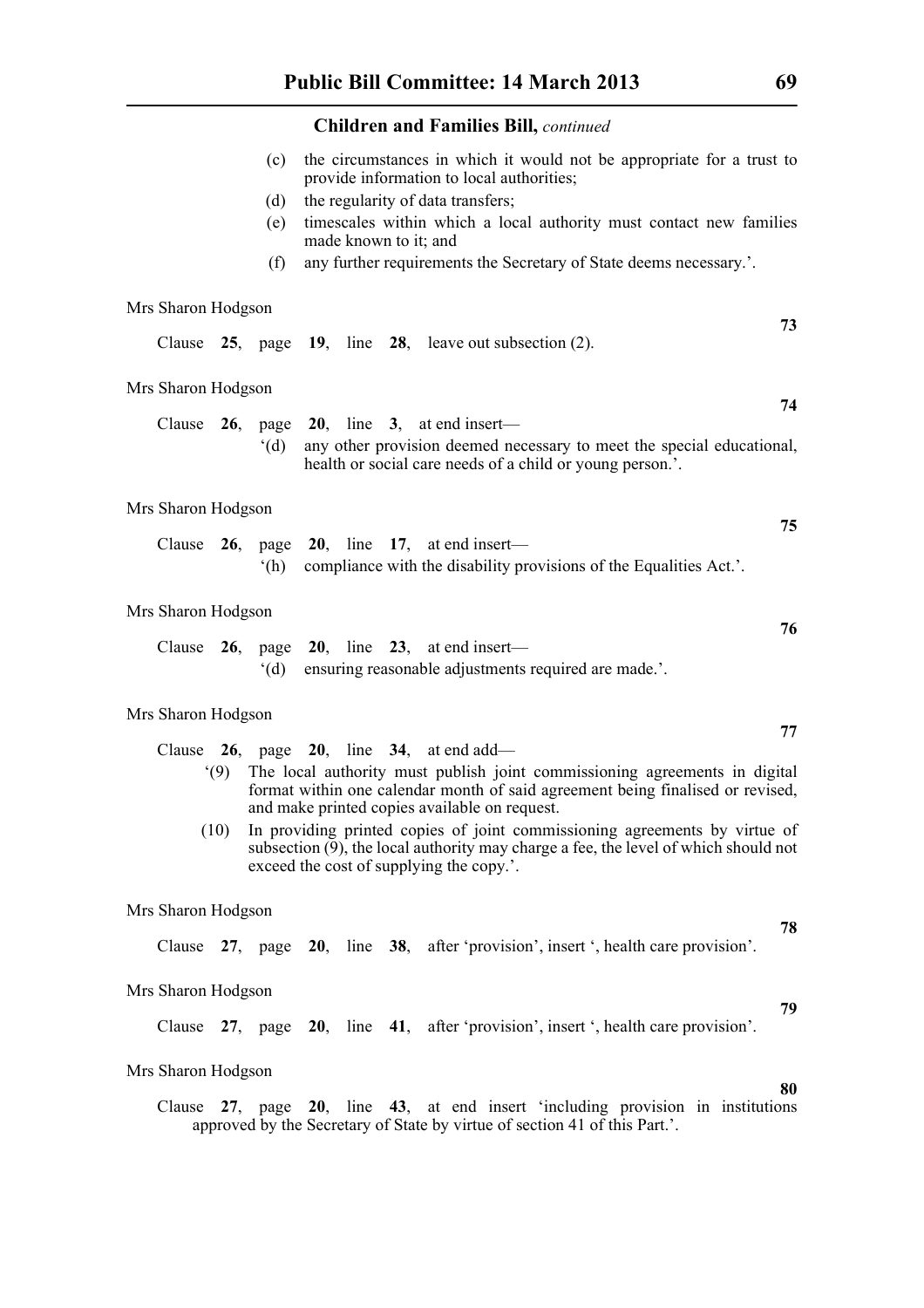Mrs Sharon Hodgson

Clause **27**, page **21**, line **3**, at end insert—

- '(2A) The local authority must assess the extent to which there is sufficient funding in place to secure the provision detailed in subsection (1) for all the children and young people and their families who require it.
- (2B) Where a local authority exercising its duty under subsection (2A) finds that it does not have sufficient funding in place to secure adequate provision for all children and young people who require that provision, the authority must consider jointly commissioning services for which it is exclusively responsible with neighbouring local authorities, where this is appropriate.'.

#### Mrs Sharon Hodgson

- Clause **27**, page **21**, line **27**, at end add—
	- '(6) The local authority must demonstrate that any changes in services made as a result of exercising its functions under this section will have the effect of improving provision available for children and young people with special educational needs and their families.'.

#### Mrs Sharon Hodgson

Clause **27**, page **21**, line **27**, at end add—

'(7) The local authority must prepare and publish a report at least every 24 months setting out how it has met its duties under this section.'.

#### Mrs Sharon Hodgson

- Clause **28**, page **22**, line **27**, at end insert— '(n) the proprietors or management of early years settings providing education other than nursery schools in its area or which are attended, or are likely to be attend, by children and young people for whom the local authority is responsible.
	- (o) the management or advisory board of Children's Centres in its area or which are attended, or are likely to be attended, by children and young people for whom the local authority is responsible.
	- (p) any organisation providing out of school childcare or short break services in its area or which are attended, or are likely to be attended, by children and young people for whom the local authority is responsible.
	- (q) other local authorities.'.

#### Mrs Sharon Hodgson

Clause **29**, page **22**, line **44**, after 'schools', insert 'including academies and free schools'.

#### Mrs Sharon Hodgson

|  |  |  |  |  |  | Clause $29$ , page $23$ , line 1, at end insert— |
|--|--|--|--|--|--|--------------------------------------------------|
|--|--|--|--|--|--|--------------------------------------------------|

- '(g) non-maintained special schools;
	- (h) institutions approved by the Secretary of State under section 41;
	- (i) Ofsted-registered early years settings other than maintained nursery schools<sup>?</sup>

**82**

**81**

**84**

**83**

**85**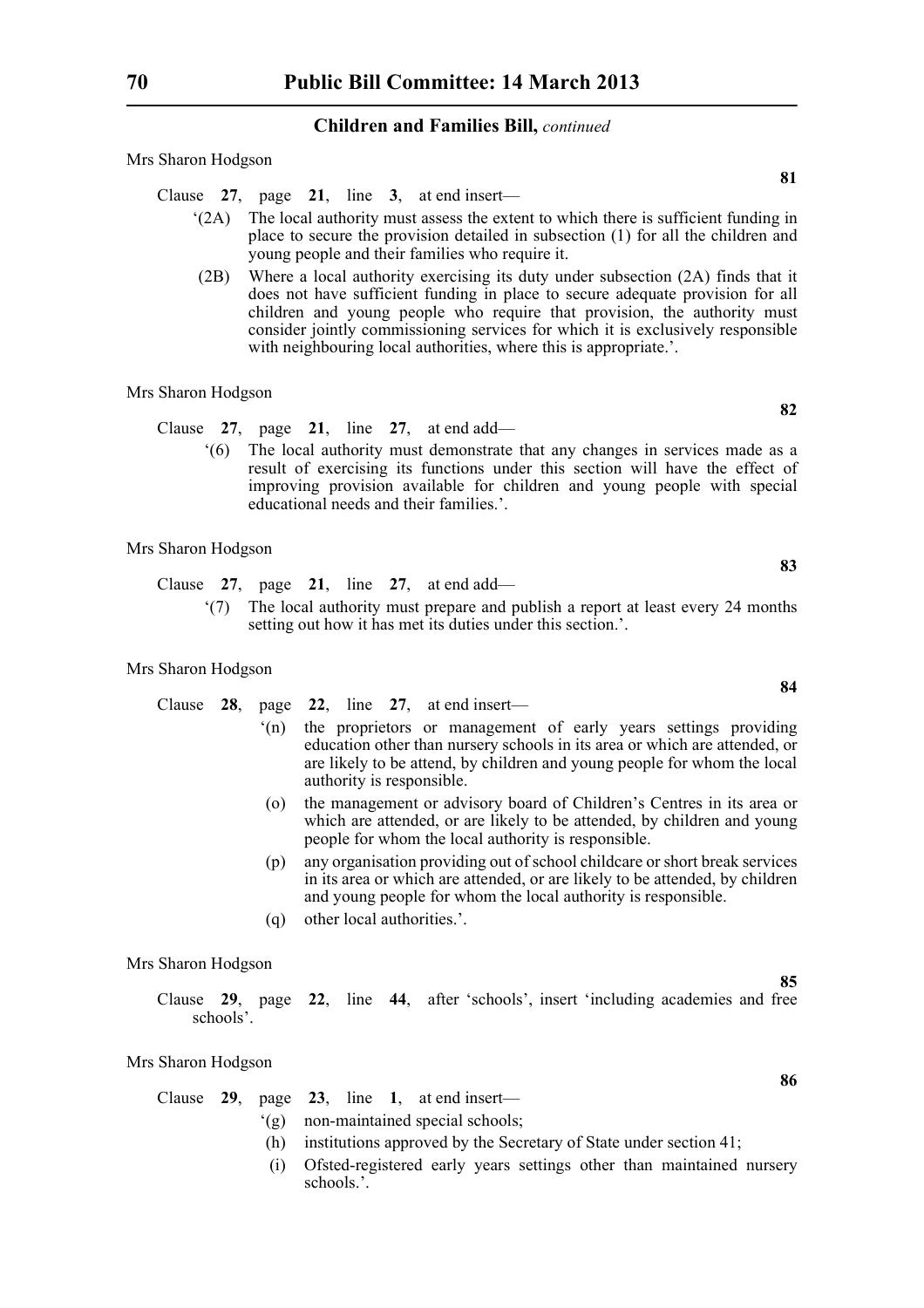| Mrs Sharon Hodgson |                |                 |                                                                                                                                                        | 87 |
|--------------------|----------------|-----------------|--------------------------------------------------------------------------------------------------------------------------------------------------------|----|
|                    |                |                 | Clause 30, page 23, line 17, leave out 'it expects to be' and insert 'which is'.                                                                       |    |
| Mrs Sharon Hodgson |                |                 |                                                                                                                                                        |    |
|                    |                |                 | Clause 30, page 23, line 20, leave out 'it expects to be' and insert 'which is'.                                                                       | 88 |
| Mrs Sharon Hodgson |                |                 |                                                                                                                                                        |    |
|                    |                |                 | Clause 30, page 23, line 19, after 'needs', insert 'and their families'.                                                                               | 89 |
| Mrs Sharon Hodgson |                |                 |                                                                                                                                                        |    |
|                    |                |                 | Clause 30, page 23, line 22, at end insert 'and their families'.                                                                                       | 90 |
| Mrs Sharon Hodgson |                |                 |                                                                                                                                                        |    |
|                    |                |                 | Clause 30, page 23, line 29, after 'young people', insert 'and their families'.                                                                        | 91 |
| Mrs Sharon Hodgson |                |                 |                                                                                                                                                        |    |
|                    |                |                 | Clause 30, page 23, line 43, leave out 'parents' and insert 'families'.                                                                                | 92 |
| Mrs Sharon Hodgson |                |                 |                                                                                                                                                        |    |
|                    |                |                 | Clause 30, page 24, line 9, leave out 'parents' and insert 'families'.                                                                                 | 93 |
| Mrs Sharon Hodgson |                |                 |                                                                                                                                                        |    |
| Clause             |                |                 | 30, page 23, line 22, at end insert 'including provision in institutions<br>approved by the Secretary of State by virtue of section 41 of this Part.'. | 94 |
| Mrs Sharon Hodgson |                |                 |                                                                                                                                                        |    |
|                    |                |                 | Clause 30, page 23, line 35, at end insert ', including in online communities.'.                                                                       | 95 |
| Mrs Sharon Hodgson |                |                 |                                                                                                                                                        |    |
| Clause             |                |                 | 30, page 24, line 20, at end insert—                                                                                                                   | 96 |
|                    | (ca)           | institutions;'. | information on the steps the local authority is taking to improve general<br>provision for and inclusion of children and young people in mainstream    |    |
| Mrs Sharon Hodgson |                |                 |                                                                                                                                                        |    |
| Clause             |                |                 | 30, page $23$ , line $30$ , at end insert-                                                                                                             | 97 |
|                    | $^{\circ}$ (f) |                 | services providing advice and support to the wider family of children and                                                                              |    |

young people with special educational needs.'.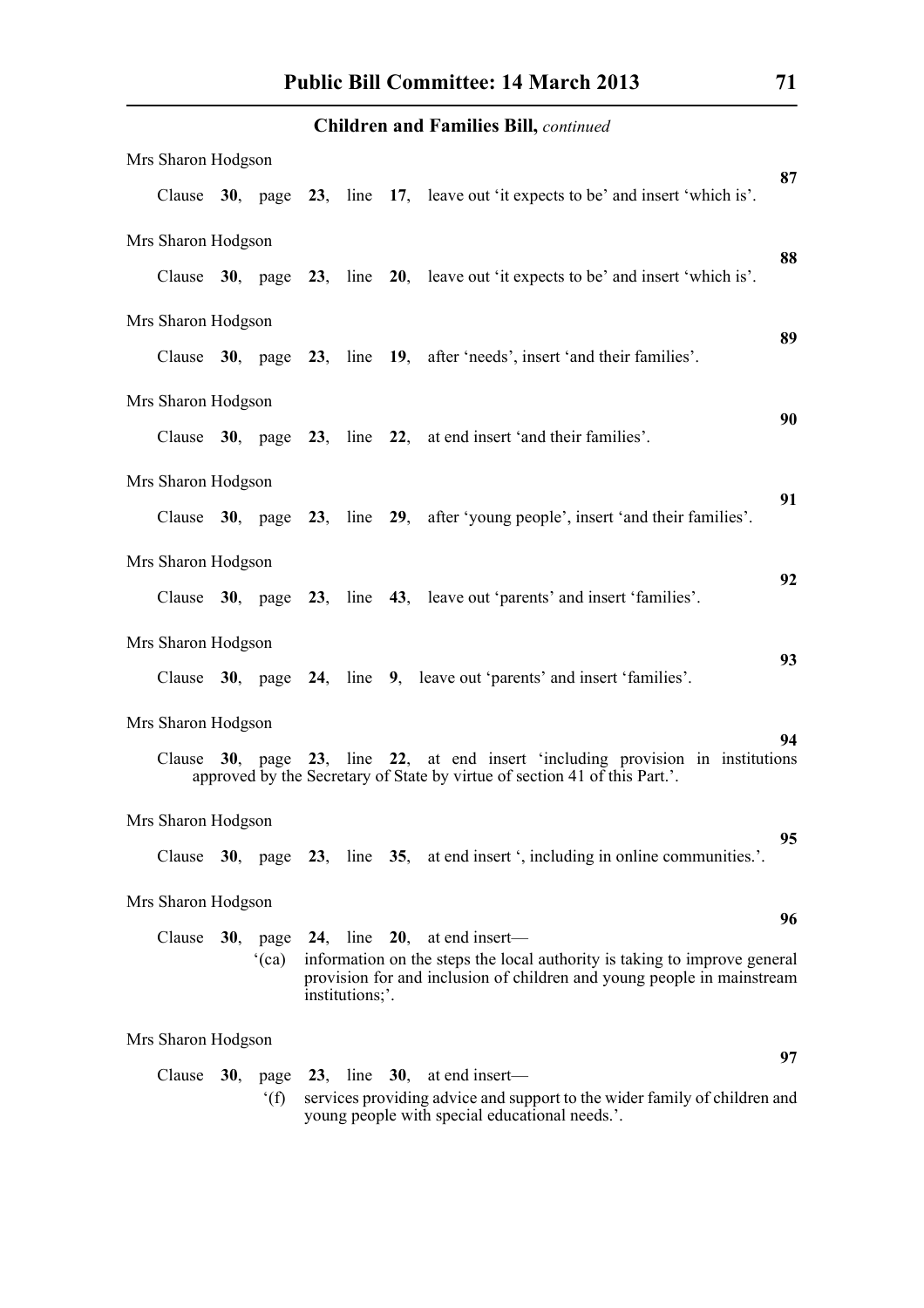Mrs Sharon Hodgson

- Clause **30**, page **23**, line **9**, at end insert—
	- '(5A) Any revision to a local offer made by virtue of subsection (5) must be communicated clearly to children and young people with special educational needs and their families with whom the authority has had prior contact, as well as described in an addendum to the revised document.'.

Mrs Sharon Hodgson

Clause **30**, page **23**, line **9**, at end insert— '(5B) In exercising its duty under subsection (5), the local authority must have regard to any review carried out under section 27.'.

#### Mrs Sharon Hodgson

Clause **30**, page **23**, line **44**, at end insert—

- '(6A) The Secretary of State shall lay a draft of regulations setting out the minimum level of specific special educational provision, health care provision and social care provision that local authorities must provide as part of their local offer, and the regulations are not to be made unless they have been approved by a resolution of each House of Parliament.
- (6B) Once regulations under subsection (6A) have been made, the Secretary of State must—
	- (a) issue guidance to local authorities on how to meet these regulations, and
	- (b) publish information on these regulations accessible to the families of children and young people with special educational needs on the Department's website, and in any other way he sees fit.'.

#### Mrs Sharon Hodgson

Clause **30**, page **24**, line **3**, leave out 'may make provision about' and insert 'should specify'.

#### Mrs Sharon Hodgson

Clause **31**, page **24**, line **38**, at end insert—

- '(3A) Where a specified body does not comply with a request made under subsection (1), and the requesting local authority is not satisfied with the reasons given under subsections  $(2)$  and  $(3)$ , the requesting local authority may make a request to the Secretary of State for Health to investigate.
- (3B) Regulations may provide for the timescales within which the Secretary of State for Health should assess and complete investigations requested under subsection (3A), as well as powers to be granted to the Secretary of State for Health to enable him to uphold any such complaints.'.

Mrs Sharon Hodgson

Clause **32**, page **24**, line **45**, after 'and', insert 'children and'.

#### Mrs Sharon Hodgson

Clause **32**, page **25**, line **6**, after '(b)', insert 'children and'.

**100**

**99**

**98**

**101**

**102**

**104**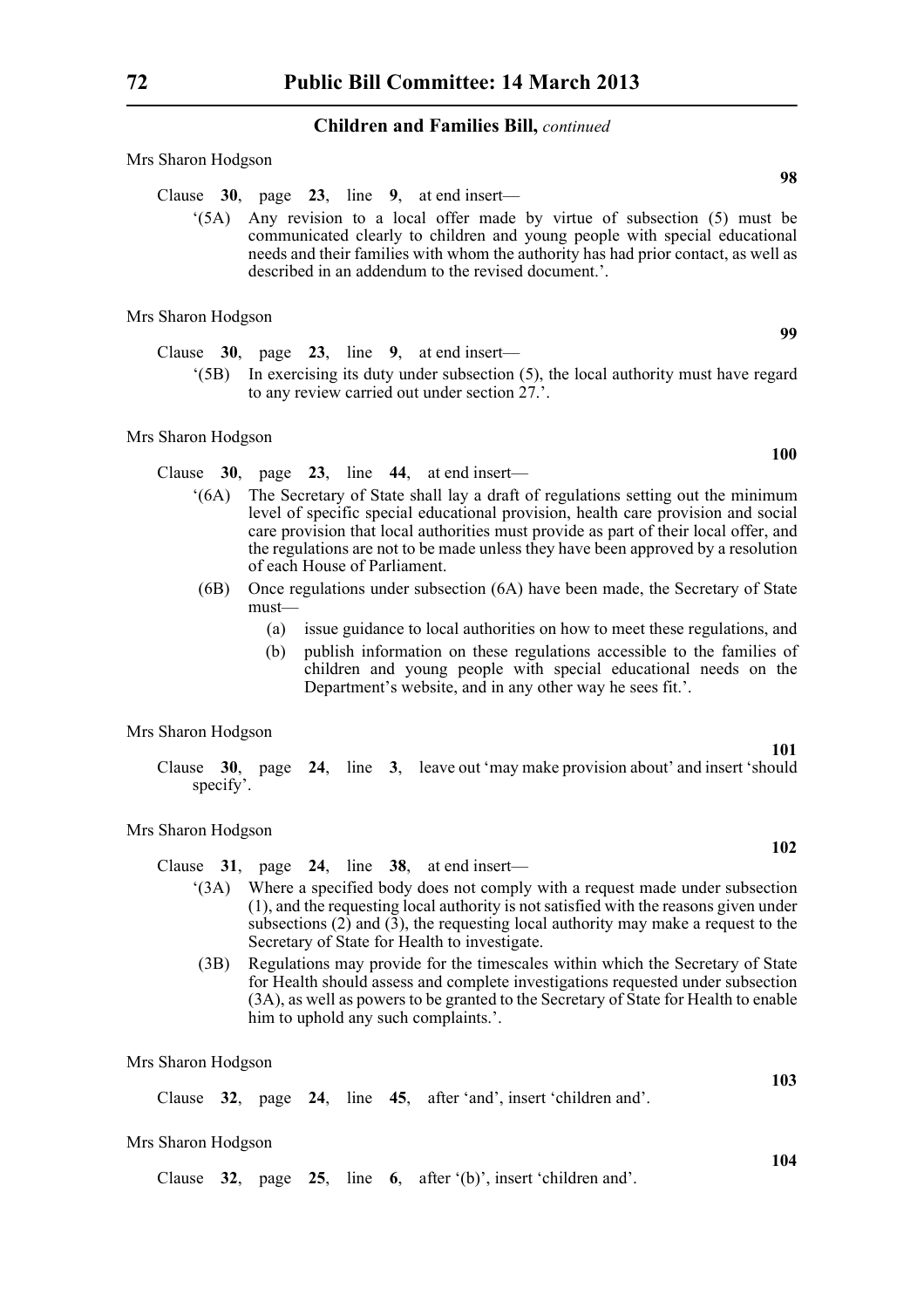Mrs Sharon Hodgson

Clause **32**, page **25**, line **2**, at end insert—

- '(1A) Local authorities must ensure that in exercising their functions under subsection (1), advice should be provided in the form of—
	- (a) printed materials;
	- (b) online resources, including signposting to resources published by others;
	- (c) face to face discussions;
	- (d) any other form which the local authority may deem necessary in pursuance of its duties under the Equality Act.
- (1B) Local authorities must not make, or allow any individuals or organisations providing advice on their behalf to make, any charge to families of children with special educational needs, or young people with special educational needs, in exercising their functions under this section.'.

Mrs Sharon Hodgson

Clause **32**, page **25**, line **11**, at end add—

'(4) Local authorities must ensure that internet-based services provided by them or on their behalf in pursuance of their duties under this section meet British Standard  $8878.2010$ 

Mrs Sharon Hodgson

Clause **33**, page **25**, leave out line 22 and insert— '(b) meeting the specific needs of the child or young person'.

*Children and young people in mainstream schools with specified health conditions, without special educational needs*

#### Mrs Sharon Hodgson

To move the following Clause:—

- '(1) The governing body of a mainstream school has a duty to produce and implement a medical conditions policy that defines how it plans to support the needs of children with specified health conditions.
- (2) The medical conditions policy must include provision about—
	- (a) the means by which records of the specified health conditions of children at the school are to be recorded and maintained; and
	- (b) the preparation of an individual healthcare plan for each child with a specified health condition which sets out the needs of that child arising from that condition.
- (3) The medical conditions policy must include requirements relating to the provision of appropriate training for school staff to support the implementation of individual healthcare plans.
- (4) In preparing an individual healthcare plan the governing body must—
	- (a) consult the parents of the child concerned and, where appropriate, the child about the contents of the plan; and
	- (b) there shall be a duty on NHS bodies to co-operate with the governing body in its preparation and implementation of individual healthcare plans.

**105**

**106**

**107**

**NC19**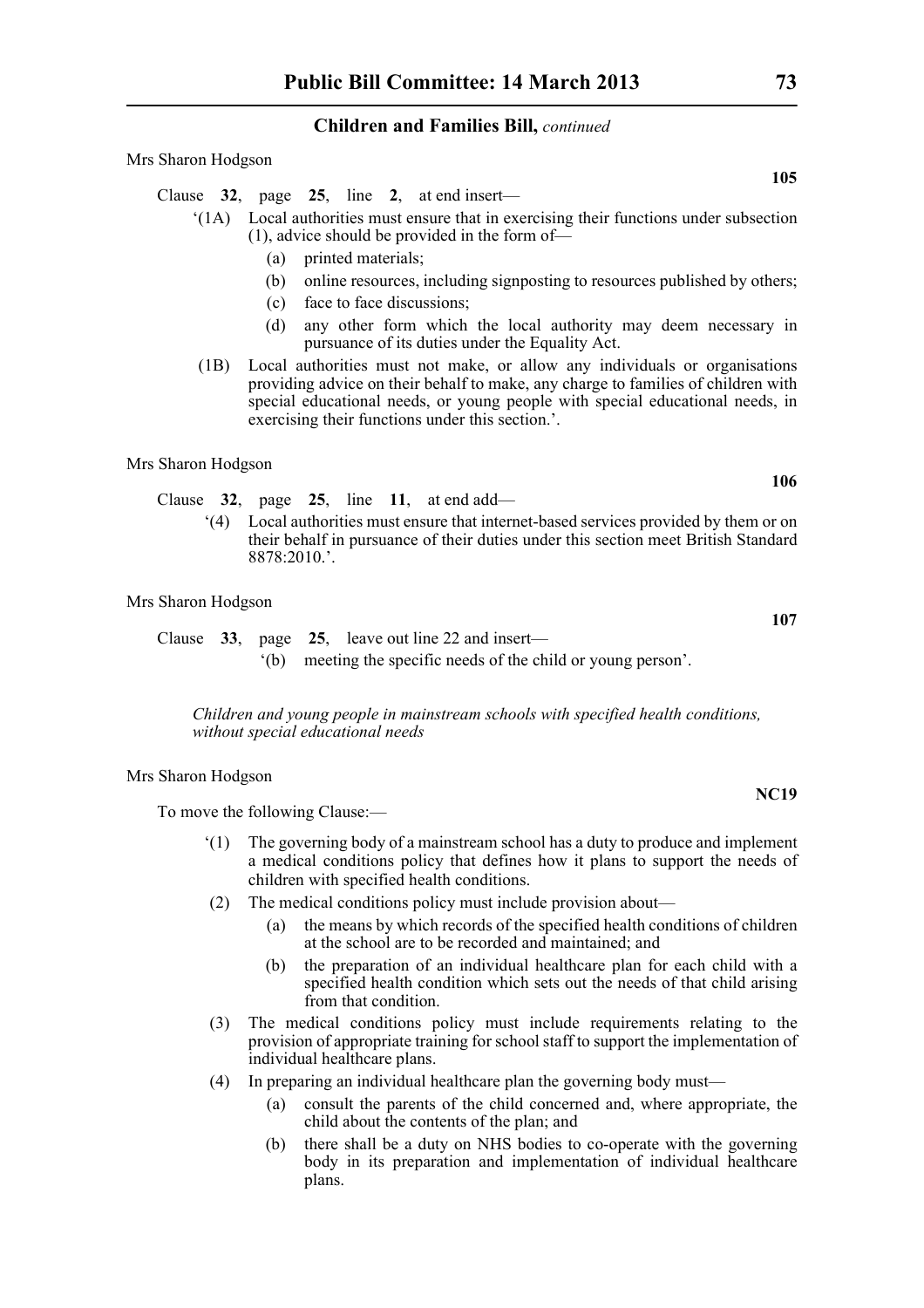- (5) Local authorities and clinical commissioning groups must co-operate with governing bodies in fulfilling their functions under this Act.
- (6) The Secretary of State may by regulations define 'specified health conditions' for the purposes of this section.
- (7) For the purposes of this section 'NHS bodies' has the same meaning as in the Health and Social Care Act 2012.'.

Mrs Sharon Hodgson

Clause **34**, page **26**, line **25**, at end insert 'if all the following have agreed to his or her continued enrolment at the school or post-16 institution—

- (a) the local authority which is responsible for him or her;
- (b) the head teacher of the school or the principal of the Academy or post-16 institution;
- (c) the child's parent or the young person;
- (d) anyone else whose advice is required to be obtained in connection with the assessment by virtue of regulations under section 36(11).'.

Mrs Sharon Hodgson

- Clause **34**, page **26**, line **42**, at end insert 'if all the following have agreed to his or her continued enrolment at the school or post-16 institution—
	- (a) the local authority which is responsible for him or her;
	- (b) the head teacher of the school or the principal of the Academy or post-16 institution;
	- (c) the child's parent or the young person;
	- (d) anyone else whose advice is required to be obtained in connection with the assessment by virtue of regulations under section 36(11).'.

#### Mrs Sharon Hodgson

|  |  |  |  |  |  |  | Clause $35$ , page $27$ , line 6, leave out 'subject to subsection (3)'. |  |  |
|--|--|--|--|--|--|--|--------------------------------------------------------------------------|--|--|
|--|--|--|--|--|--|--|--------------------------------------------------------------------------|--|--|

Mrs Sharon Hodgson

- Clause **35**, page **27**, line **7**, leave out subsection (3) and insert—
	- '(3) Where a relevant authority of an institution feels that the institution is unable to meet their duties under this section, it must inform the family of the child or young person in question, or the young person, as to the reason for doing so, in advance wherever possible.'.

#### Mrs Sharon Hodgson

Clause **36**, page **27**, line **17**, leave out from 'by' to end of line 18 and insert—

- '(a) the parent of a child or young person;
- (b) a young person, where this is in respect of themselves;
- (c) a person acting on behalf of a school or post-16 institution;
- (d) a person acting on behalf of an early years setting or Children's Centre;
- (e) a qualified healthcare professional.'.

# **110**

**111**

**109**

**108**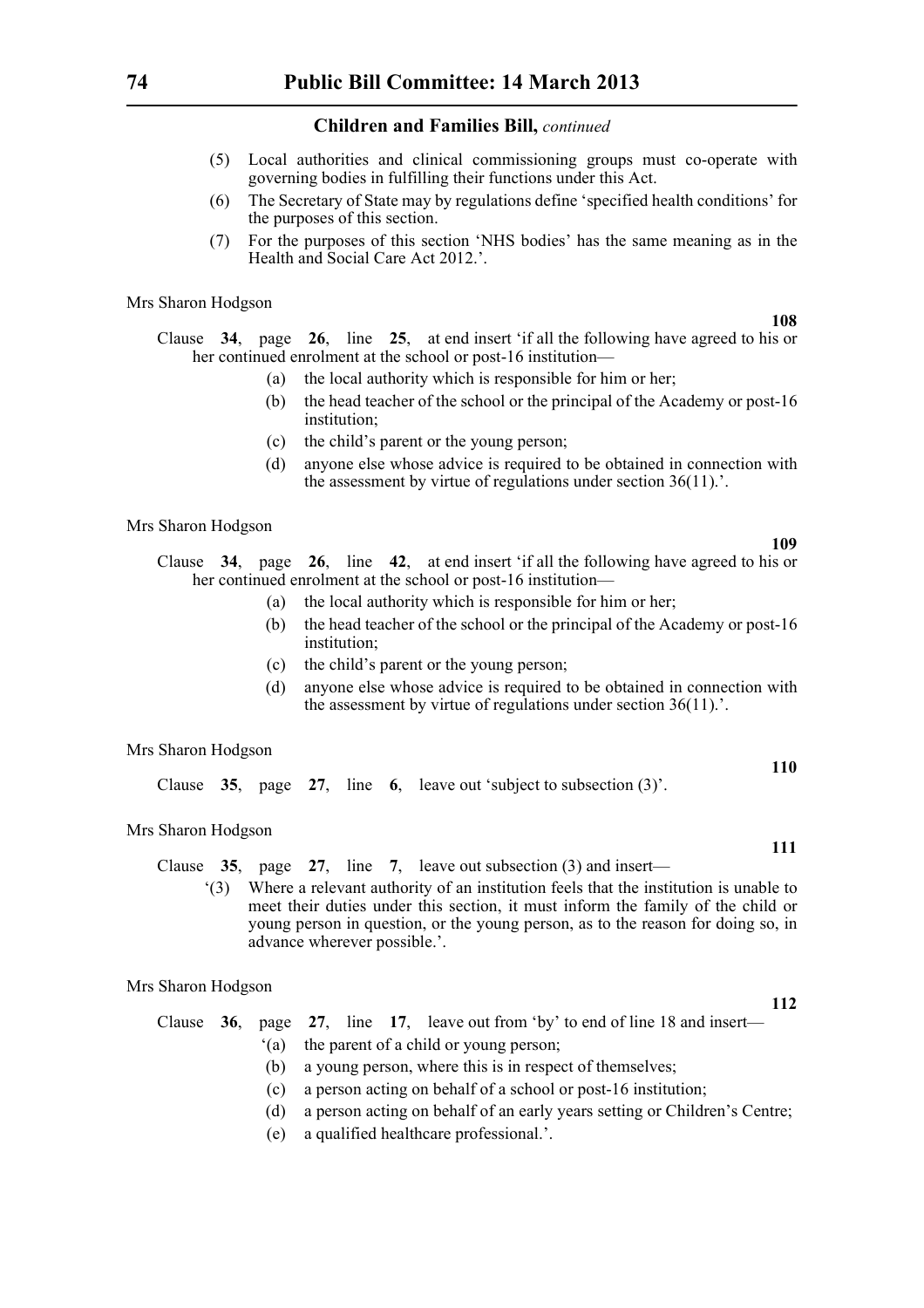| Mrs Sharon Hodgson<br>113                                                                                                                                                                                                                                                |  |  |  |  |  |  |  |  |  |  |  |  |  |  |
|--------------------------------------------------------------------------------------------------------------------------------------------------------------------------------------------------------------------------------------------------------------------------|--|--|--|--|--|--|--|--|--|--|--|--|--|--|
| Clause 36, page 27, line 18, at end insert—<br>(1A)<br>On receiving a request for an assessment under subsection $(1)$ , the local authority                                                                                                                             |  |  |  |  |  |  |  |  |  |  |  |  |  |  |
| must endeavour to respond to that request within six weeks of having received<br>it'.                                                                                                                                                                                    |  |  |  |  |  |  |  |  |  |  |  |  |  |  |
| Mrs Sharon Hodgson<br>114                                                                                                                                                                                                                                                |  |  |  |  |  |  |  |  |  |  |  |  |  |  |
| Clause $36$ , page $27$ , line $27$ , at end insert—                                                                                                                                                                                                                     |  |  |  |  |  |  |  |  |  |  |  |  |  |  |
| In making a determination under subsection $(3)$ , the local authority must have<br>(4A)<br>regard to the competencies and needs of the child or young person's parents and<br>immediate family, where this is relevant to the child or young person's well-<br>being.'. |  |  |  |  |  |  |  |  |  |  |  |  |  |  |
| Mrs Sharon Hodgson                                                                                                                                                                                                                                                       |  |  |  |  |  |  |  |  |  |  |  |  |  |  |
| 115<br>Clause 36, page 27, line 41, leave out 'parent' and insert 'family, including the<br>child themselves where appropriate,'.                                                                                                                                        |  |  |  |  |  |  |  |  |  |  |  |  |  |  |
| Mrs Sharon Hodgson<br><b>116</b>                                                                                                                                                                                                                                         |  |  |  |  |  |  |  |  |  |  |  |  |  |  |
| Clause 36, page 27, line 44, after 'parent', insert ', child'.                                                                                                                                                                                                           |  |  |  |  |  |  |  |  |  |  |  |  |  |  |
| Mrs Sharon Hodgson                                                                                                                                                                                                                                                       |  |  |  |  |  |  |  |  |  |  |  |  |  |  |
| 117<br>Clause $36$ , page $27$ , line $33$ , at end insert—<br>of their right to request an internal review or appeal against this decision<br>$\degree$ (c)<br>under section 50.'.                                                                                      |  |  |  |  |  |  |  |  |  |  |  |  |  |  |
| Mrs Sharon Hodgson                                                                                                                                                                                                                                                       |  |  |  |  |  |  |  |  |  |  |  |  |  |  |
| 118<br>Clause $36$ , page $28$ , line $15$ , at end insert—                                                                                                                                                                                                              |  |  |  |  |  |  |  |  |  |  |  |  |  |  |
| '(d)<br>their right to request an internal review or appeal against this decision<br>under section 50.'.                                                                                                                                                                 |  |  |  |  |  |  |  |  |  |  |  |  |  |  |
| Mrs Sharon Hodgson                                                                                                                                                                                                                                                       |  |  |  |  |  |  |  |  |  |  |  |  |  |  |
| 119<br>Clause 36, page 28, line 17, at end insert 'and previous educational outcomes.'                                                                                                                                                                                   |  |  |  |  |  |  |  |  |  |  |  |  |  |  |
| Mrs Sharon Hodgson<br>120                                                                                                                                                                                                                                                |  |  |  |  |  |  |  |  |  |  |  |  |  |  |
| Clause $36$ , page $28$ , line $35$ , at end add—<br>about what constitutes a "qualified healthcare professional" under<br>$\degree$ (1)<br>subsection $(1)(e)$ .'.                                                                                                      |  |  |  |  |  |  |  |  |  |  |  |  |  |  |
| Mrs Sharon Hodgson                                                                                                                                                                                                                                                       |  |  |  |  |  |  |  |  |  |  |  |  |  |  |
| 121<br>Clause $36$ , page $28$ , line $35$ , at end add—<br>imposing time limits on the determination of an assessment.'.<br>$\mathrm{m}$                                                                                                                                |  |  |  |  |  |  |  |  |  |  |  |  |  |  |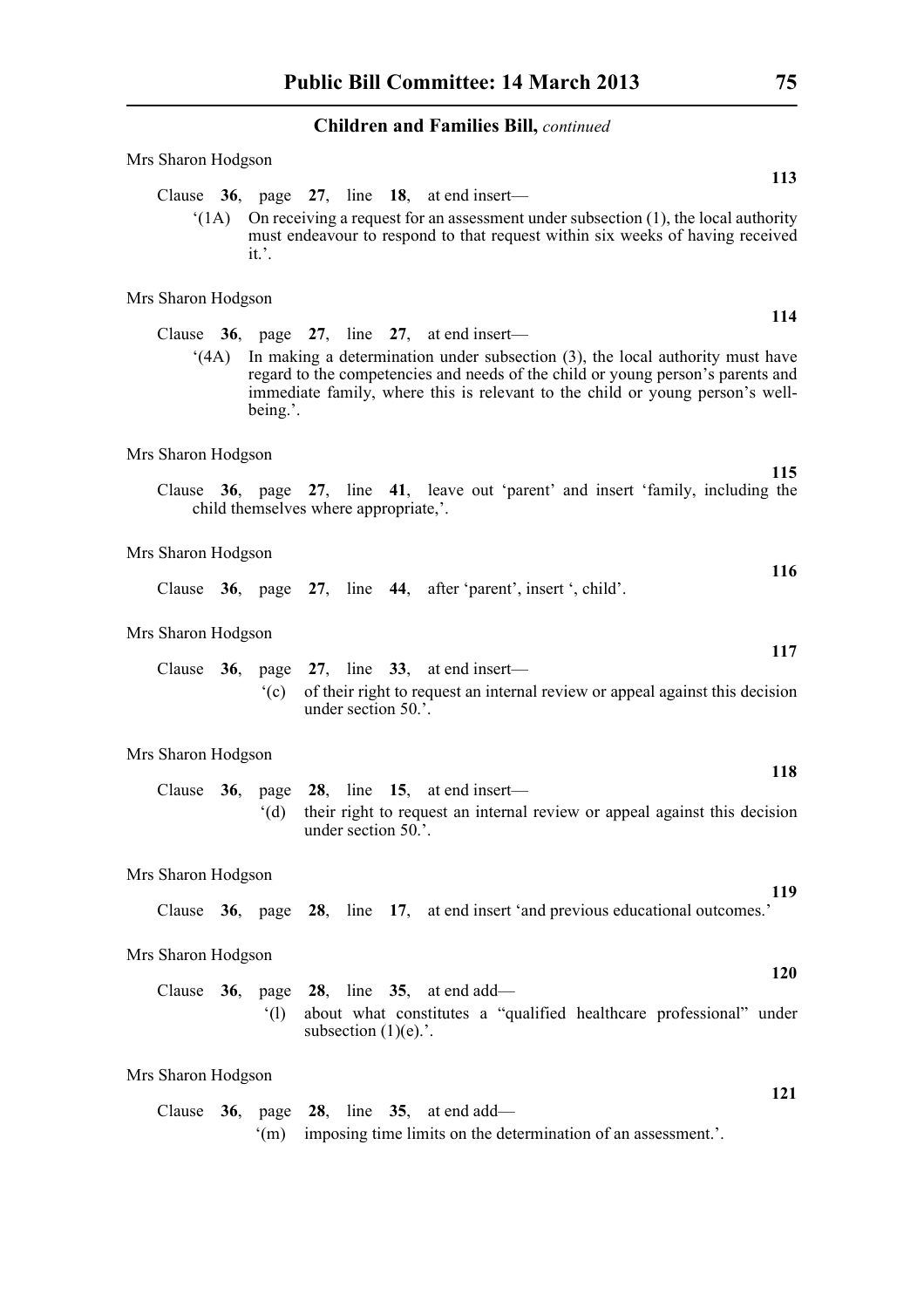| Mrs Sharon Hodgson |     |  | 122                                                                                                                                                                                                                                                                                                                                                                                                                                 |
|--------------------|-----|--|-------------------------------------------------------------------------------------------------------------------------------------------------------------------------------------------------------------------------------------------------------------------------------------------------------------------------------------------------------------------------------------------------------------------------------------|
| Clause $36$ ,      | (n) |  | page $28$ , line $35$ , at end add—<br>imposing time limits on corresponding with parents in pursuance of other<br>duties under this section.'.                                                                                                                                                                                                                                                                                     |
| Mrs Sharon Hodgson |     |  |                                                                                                                                                                                                                                                                                                                                                                                                                                     |
|                    |     |  | 123<br>Clause $36$ , page $28$ , line $35$ , at end add—                                                                                                                                                                                                                                                                                                                                                                            |
|                    |     |  | (12) Failure to abide by time limits prescribed by virtue of this section does not relieve<br>the authority of the duty to serve a notice, or make a decision or assessment.'.                                                                                                                                                                                                                                                      |
| Mrs Sharon Hodgson |     |  |                                                                                                                                                                                                                                                                                                                                                                                                                                     |
|                    |     |  | 124<br>Clause $37$ , page $29$ , line 4, at end insert—                                                                                                                                                                                                                                                                                                                                                                             |
|                    | (e) |  | any provision deemed necessary to be made available to the family of the<br>child or young person which may assist in the promotion of the well-<br>being of the child or young person concerned.'.                                                                                                                                                                                                                                 |
| Mrs Sharon Hodgson |     |  |                                                                                                                                                                                                                                                                                                                                                                                                                                     |
|                    |     |  | 125<br>Clause 37, page 29, line 6, at end insert 'and previous educational outcomes.'.                                                                                                                                                                                                                                                                                                                                              |
| Mrs Sharon Hodgson |     |  |                                                                                                                                                                                                                                                                                                                                                                                                                                     |
|                    |     |  | 126<br>Clause 37, page 29, line 7, leave out 'may' and insert 'must.                                                                                                                                                                                                                                                                                                                                                                |
| Mrs Sharon Hodgson |     |  |                                                                                                                                                                                                                                                                                                                                                                                                                                     |
|                    |     |  | 127<br>Clause 37, page 29, line 7, after 'the', insert 'format'.                                                                                                                                                                                                                                                                                                                                                                    |
| Mrs Sharon Hodgson |     |  |                                                                                                                                                                                                                                                                                                                                                                                                                                     |
|                    |     |  | 128<br>Clause 38, page 29, line 28, after 'period', insert 'of not less than two weeks'.                                                                                                                                                                                                                                                                                                                                            |
| Mrs Sharon Hodgson |     |  |                                                                                                                                                                                                                                                                                                                                                                                                                                     |
|                    |     |  | 129<br>Clause $39$ , page $30$ , leave out lines 4 to 10 and insert 'it is the opinion of the persons or<br>agencies involved in drafting the child or young person's EHC plan that the school or<br>institution requested is unsuitable for the age, ability, aptitude, desired outcomes, well-<br>being or special educational needs of the child or young person concerned, and that<br>reasonable adjustments cannot be made.'. |
| Mrs Sharon Hodgson |     |  |                                                                                                                                                                                                                                                                                                                                                                                                                                     |
|                    |     |  | <b>130</b><br>Clause 39, page 30, line 11, after 'must', insert ', subject to agreement of the child<br>or young person concerned and their parents,'.                                                                                                                                                                                                                                                                              |

### Mrs Sharon Hodgson

Clause **40**, page **30**, line **38**, at end insert—

'(2A) In determining which school or institution to name on an EHC plan, the local authority must have regard to—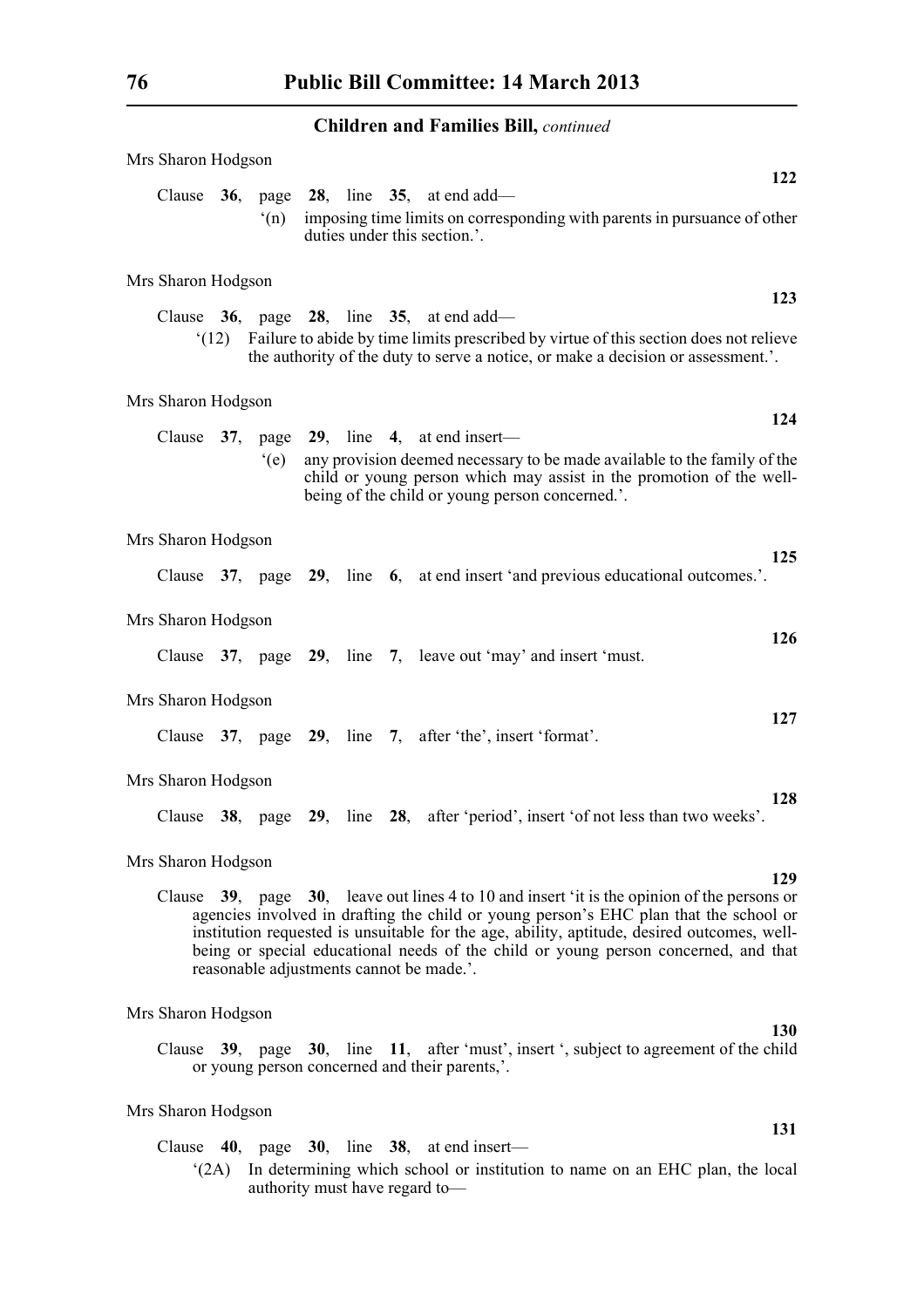- (a) where the child or young person is ordinarily resident, and the accessibility of the school or institution in relation to this;
- (b) the suitability of schools and institutions based on the age, ability, aptitude, desired outcomes, well-being or special educational needs of the child or young person concerned;
- (c) the quality of teaching within the school, as deemed by the Chief Inspector; and
- (d) any other considerations or preferences stated by the child or young person and their families.'.

Mrs Sharon Hodgson

Clause **41**, page **31**, line **23**, at end insert—

'(4A) The Secretary of State must maintain a current list of institutions approved under this section on the Departmental website, including information on the institution and the nature of special educational provision, health care provision and social care provision available.'.

Mrs Sharon Hodgson

- Clause **41**, page **31**, line **23**, at end insert—
	- '(4B) The Secretary of State must issue notice to local authorities of the designation of an institution under this section within two weeks of said designation, including information on the institution and the nature of special educational provision, health care provision and social care provision available.'.

#### Mrs Sharon Hodgson

|  | Clause 41, page 31, leave out lines 32 and 33 at end insert—          |
|--|-----------------------------------------------------------------------|
|  | further specifying information to be provided to the public and local |
|  | authorities by the Secretary of State in exercising his duties under  |
|  | subsections $(4A)$ and $(4B)$                                         |

#### Mrs Sharon Hodgson

Clause **42**, page **31**, line **36**, after 'provision', insert 'and social care provision'.

#### Mrs Sharon Hodgson

Clause **42**, page **31**, line **38**, at end add—

'(3) Where an EHC plan details health care provision—

- (a) the relevant health body must provide that provision;
- (b) the local authority must ensure that the relevant health body is providing that provision.'.

Mrs Sharon Hodgson

Clause **44**, page **32**, line **29**, at end insert 'and prior educational outcomes'.

#### Mrs Sharon Hodgson

Clause **44**, page **32**, line **31**, after 'child', insert ', the child themselves where

**132**

**133**

**134**

**135**

**136**

**137**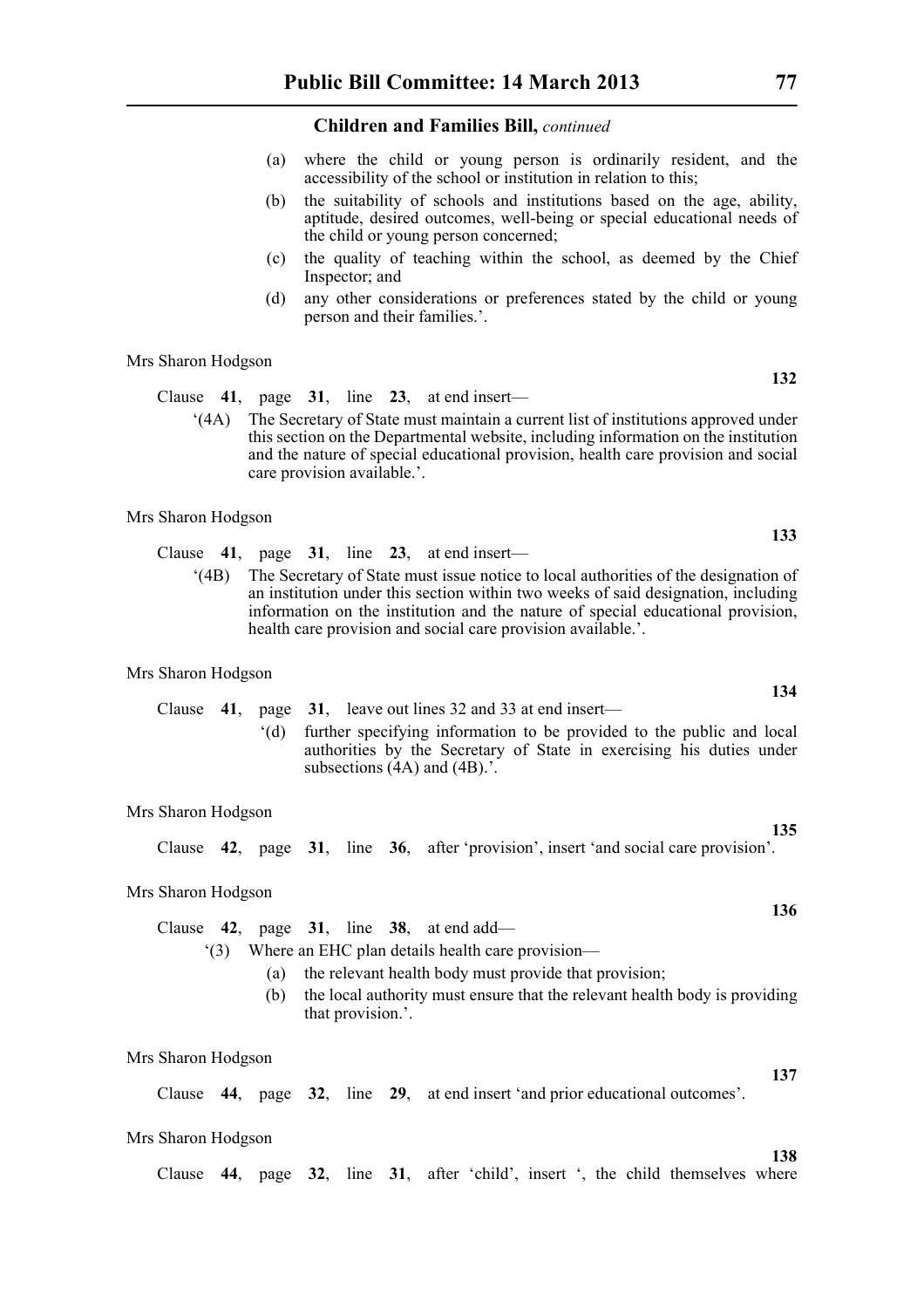appropriate,'.

| Mrs Sharon Hodgson |     |     |  |                                                                                                                                                                                                                                                                                                                         |     |
|--------------------|-----|-----|--|-------------------------------------------------------------------------------------------------------------------------------------------------------------------------------------------------------------------------------------------------------------------------------------------------------------------------|-----|
|                    |     |     |  | Clause 45, page 33, line 12, leave out 'special educational'.                                                                                                                                                                                                                                                           | 139 |
| Mrs Sharon Hodgson |     |     |  |                                                                                                                                                                                                                                                                                                                         | 140 |
|                    |     |     |  | Clause 45, page 33, line 15, leave out 'special educational'.                                                                                                                                                                                                                                                           |     |
| Mrs Sharon Hodgson |     |     |  |                                                                                                                                                                                                                                                                                                                         | 141 |
|                    |     |     |  | Clause 45, page 33, line 16, after 'educational', insert 'or other'.                                                                                                                                                                                                                                                    |     |
| Mrs Sharon Hodgson |     |     |  |                                                                                                                                                                                                                                                                                                                         | 142 |
|                    |     |     |  | Clause 45, page 33, line 20, at end insert 'and prior educational outcomes'.                                                                                                                                                                                                                                            |     |
| Mrs Sharon Hodgson |     |     |  |                                                                                                                                                                                                                                                                                                                         | 143 |
|                    |     |     |  | Clause $48$ , page $35$ , line $3$ , at end add—                                                                                                                                                                                                                                                                        |     |
|                    | (6) |     |  | This section will not have effect until an Order is made by the Secretary of State,<br>subject to affirmative resolution by both Houses of Parliament.                                                                                                                                                                  |     |
|                    | (7) |     |  | Before making an Order under subsection (6), the Secretary of State must lay a<br>copy of a report before both Houses of Parliament detailing findings from the<br>pathfinder authorities established under the Special Educational Needs (Direct<br>Payments) (Pilot Scheme) Order 2012, including but not limited to- |     |
|                    |     | (a) |  | the impact on educational outcomes for children and young people;                                                                                                                                                                                                                                                       |     |
|                    |     | (b) |  | the quality of provision received by children and young people;                                                                                                                                                                                                                                                         |     |

- (c) the value for money achieved;
- (d) the impact on services provided for children and young people without EHC plans, or those for whom direct payments were not made.
- (8) The Secretary of State may not prepare a report under subsection (7) until September 2014.
- (9) An Order made under subsection (6) may amend this section as the Secretary of State deems necessary to ensure the effective operation of personal budgets, having had regard to the finding of the report produced by virtue of subsection  $(7).'.$

Mrs Sharon Hodgson

**144**

**145**

Clause **50**, page **35**, line **24**, at end insert 'or the failure to do so within a prescribed time scale'.

### Mrs Sharon Hodgson

|              |  |  | Clause 50, page 35, line 37, at end insert 'or the failure to do so within a prescribed |
|--------------|--|--|-----------------------------------------------------------------------------------------|
| time scale'. |  |  |                                                                                         |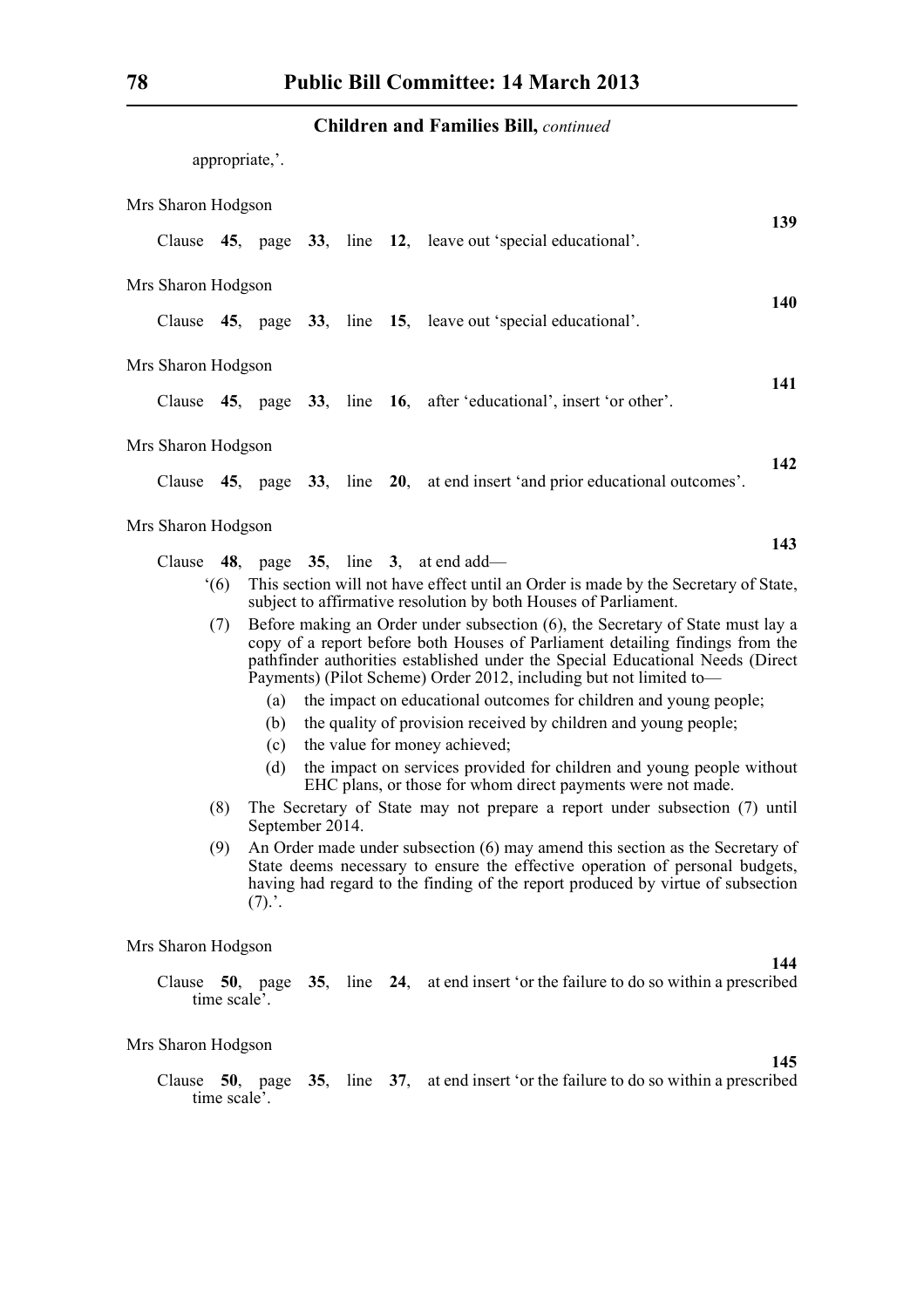*Tribunal service: information on cases related to special educational needs*

#### Mrs Sharon Hodgson

To move the following Clause:—

- '(1) The Secretary of State must collect information on all cases related to special educational needs which are considered by the Tribunal Service, including—
	- (a) the local authority involved;
	- (b) the cost to the Tribunal Service;
	- (c) the amount spent by the local authority on fighting each case;
	- (d) the nature of each case; and
	- (e) the outcome of each case.
- (2) The Secretary of State must collate and publish information collected in the exercise of his functions under subsection  $(1)$  once a year.
- (3) The following bodies must make arrangements to provide such information to the Secretary of State as is necessary to enable him to perform his functions under this section—
	- (a) the Tribunal Service;
	- (b) local authorities.'.

#### Mrs Sharon Hodgson

Clause **51**, page **37**, line **13**, at end insert—

'(7A) All correspondence sent and received and documents produced by a mediation adviser or mediator in respect of a case must be made available to—

- (a) the family of the child concerned, or the young person concerned;
- (b) the local authority; and
- (c) the First-tier Tribunal.
- (7B) The First-tier Tribunal must have regard to documents supplied under subsection (7A) in consideration of a claim brought to it under section 50 (appeals).'.

#### Mrs Sharon Hodgson

|                                                 |  |  |  |  |  | Clause 51, page 37, line 16, at end insert $\cdot$ ; |  |  |  |
|-------------------------------------------------|--|--|--|--|--|------------------------------------------------------|--|--|--|
| "parent" means any responsible family member.". |  |  |  |  |  |                                                      |  |  |  |

#### Mrs Sharon Hodgson

|  |  |  |  |  |  | Clause 52, page 37, line 26, leave out 'parents' and insert 'families'. |  |  |  |
|--|--|--|--|--|--|-------------------------------------------------------------------------|--|--|--|
|--|--|--|--|--|--|-------------------------------------------------------------------------|--|--|--|

#### Mrs Sharon Hodgson

Clause **52**, page **37**, line **34**, leave out 'parent' and insert 'family'.

#### Mrs Sharon Hodgson

Clause **52**, page **37**, line **43**, leave out 'parents' and insert 'families'.

### **NC20**

**146**

**147**

**148**

**149**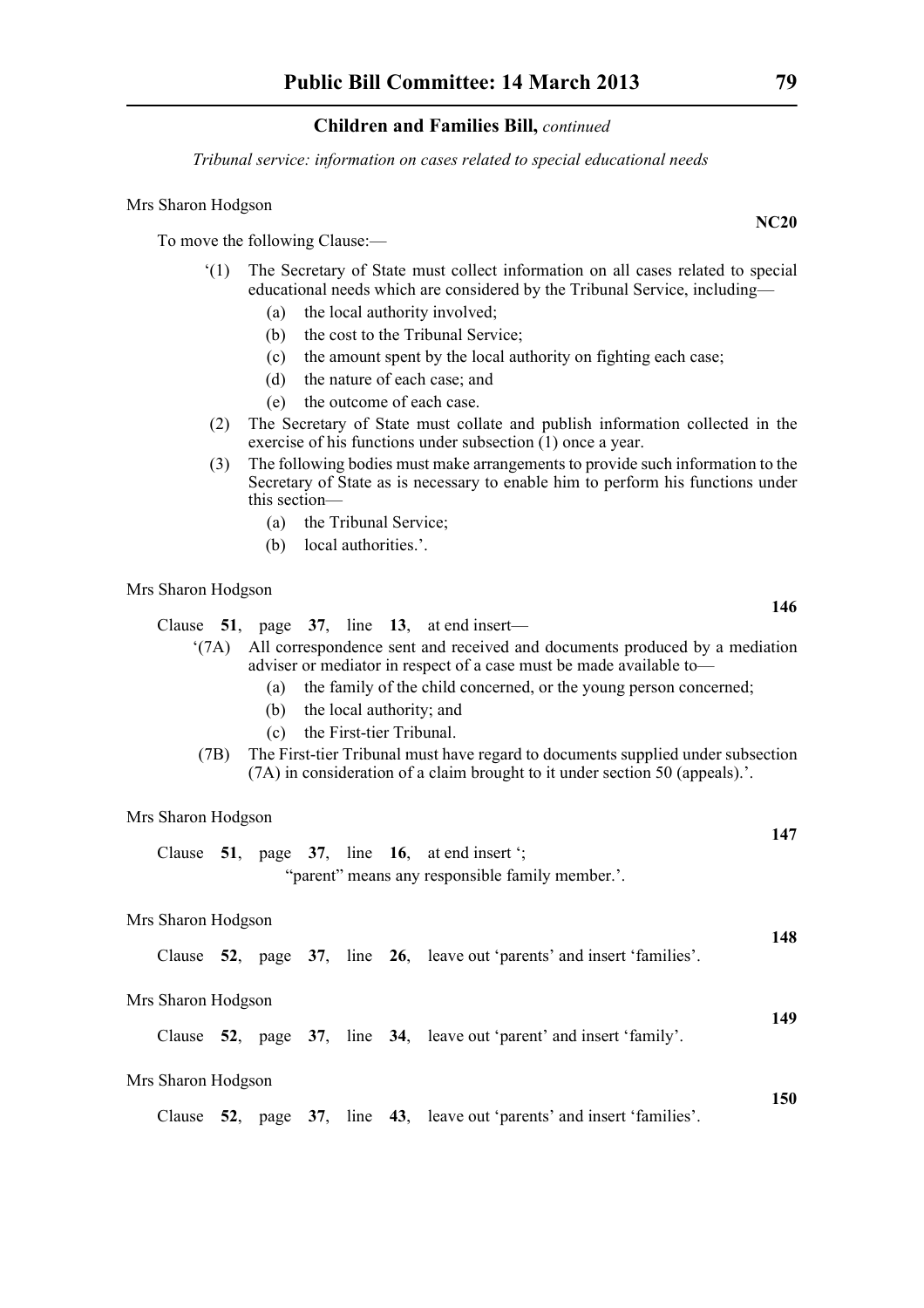Mrs Sharon Hodgson

Clause **52**, page **37**, line **40**, at end insert—

- '(5A) The Secretary of State may provide guidance to local authorities on how to discharge their duties under this section, including—
	- (a) the criteria to be used when appointing an independent person under subsection (5);
	- (b) the publication of contracts or agreements made between the local authority and independent persons it appoints under subsection (5);
	- (c) producing documentation of any meetings or correspondence between independent persons appointed under subsection (5) and—
		- (i) families of children with special educational needs or young people with special educational needs;
		- (ii) the local authority;
		- (iii) relevant schools or post-16 institutions; and
		- (iv) any other relevant individuals, agencies or organisations the appointed independent person may deem necessary to contact in the course of his work under this section;
	- (d) the timescale for the appointment of an independent person under subsection (5);
	- (e) the number of independent persons to be appointed by a local authority in the relation to the number of children and young people with special educational needs for whom the local authority is responsible; and
	- (f) any other matter he deems necessary, or which is requested of him by a local authority.'.

Mrs Sharon Hodgson

Clause **53**, page **39**, line **7**, at end insert—

'(2A) The Secretary of State must provide for pilot schemes created under this section to be evaluated, and publish a report on the evaluation prior to making an order under section 54 (appeals and claims by children: follow-up provision).'.

#### Mrs Sharon Hodgson

Clause **54**, page **39**, line **23**, at end insert 'and unless a draft to the order has been laid before, and approved by, each House of Parliament.'.

#### Mrs Sharon Hodgson

Clause **54**, page **39**, line **22**, leave out 'order is made under section 53(1)' and insert 'pilot schemes established under section 53 (appeals and claims by children: pilot schemes) come into effect, or before an evaluation of said pilot schemes has been published by the Secretary of State under section 53(2A).'.

#### Mrs Sharon Hodgson

Clause **56**, page **40**, line **16**, leave out from 'be' to end of line 17 and insert 'in the best interests of the child or young person and their family'.

#### Mrs Sharon Hodgson

Clause **56**, page **40**, line **18**, leave out 'parent' and insert 'family'.

**151**

**152**

**153**

## **154**

**156**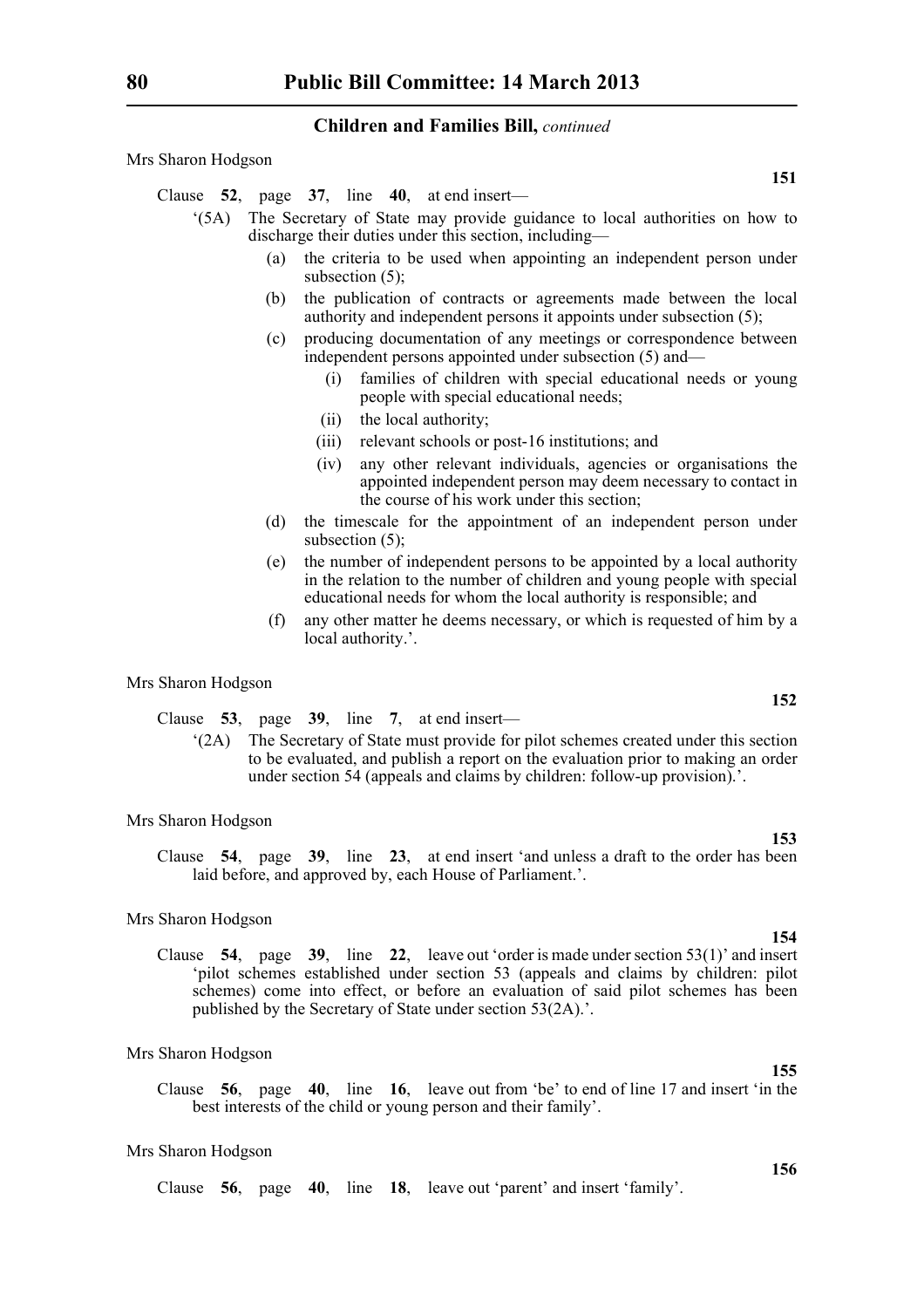| Mrs Sharon Hodgson |  |                                                                                               |  |
|--------------------|--|-----------------------------------------------------------------------------------------------|--|
| section 41'.       |  | 157<br>Clause 58, page 40, line 38, after 'institution', insert ', institution approved under |  |
| Mrs Sharon Hodgson |  | 158                                                                                           |  |
| section 41'.       |  | Clause 58, page 41, line 8, after 'institution', insert ', institution approved under         |  |
|                    |  |                                                                                               |  |

Mrs Sharon Hodgson

Clause **59**, page **42**, line **4**, at end add— '(6) Agreements made under this section should be published by the local authority in digital format within one calendar month of being made.'.

#### Mrs Sharon Hodgson

|  |  |  |  |  |  | Clause $60$ , page $42$ , line $12$ , leave out subsection (3). |  |  |
|--|--|--|--|--|--|-----------------------------------------------------------------|--|--|
|--|--|--|--|--|--|-----------------------------------------------------------------|--|--|

#### Mrs Sharon Hodgson

Clause **60**, page **42**, line **13**, at end add—

'(4) A local authority should contact the governing body of a school, post-16 institution or other institution at which education or training is provided before accessing their premises, unless doing so would negate the purpose of the visit.'.

#### Mrs Sharon Hodgson

- Clause **61**, page **42**, line **28**, at end insert—
	- '(2A) In fulfilling its duties under this section, the appropriate authority must provide a report of how it has done so for a registered pupil or a student at a school, where such a report is requested by—
		- (a) the local authority responsible for the education of a child or young person;
		- (b) the family of a child or young person;
		- (c) the young person;
		- (d) the First Tier Tribunal; or
		- (e) the Education Funding Agency.'.

#### Mrs Sharon Hodgson

Clause **61**, page **42**, line **28**, at end insert—

- '(2B) The appropriate authority must have regard to any advice regarding its duties under this section, where such advice is issued by—
	- (a) the Secretary of State;
	- (b) Her Majesty's Chief Inspector of Education;
	- (c) the local authority; or
	- (d) the Education Funding Agency.'.

**159**

**160**

**161**

**162**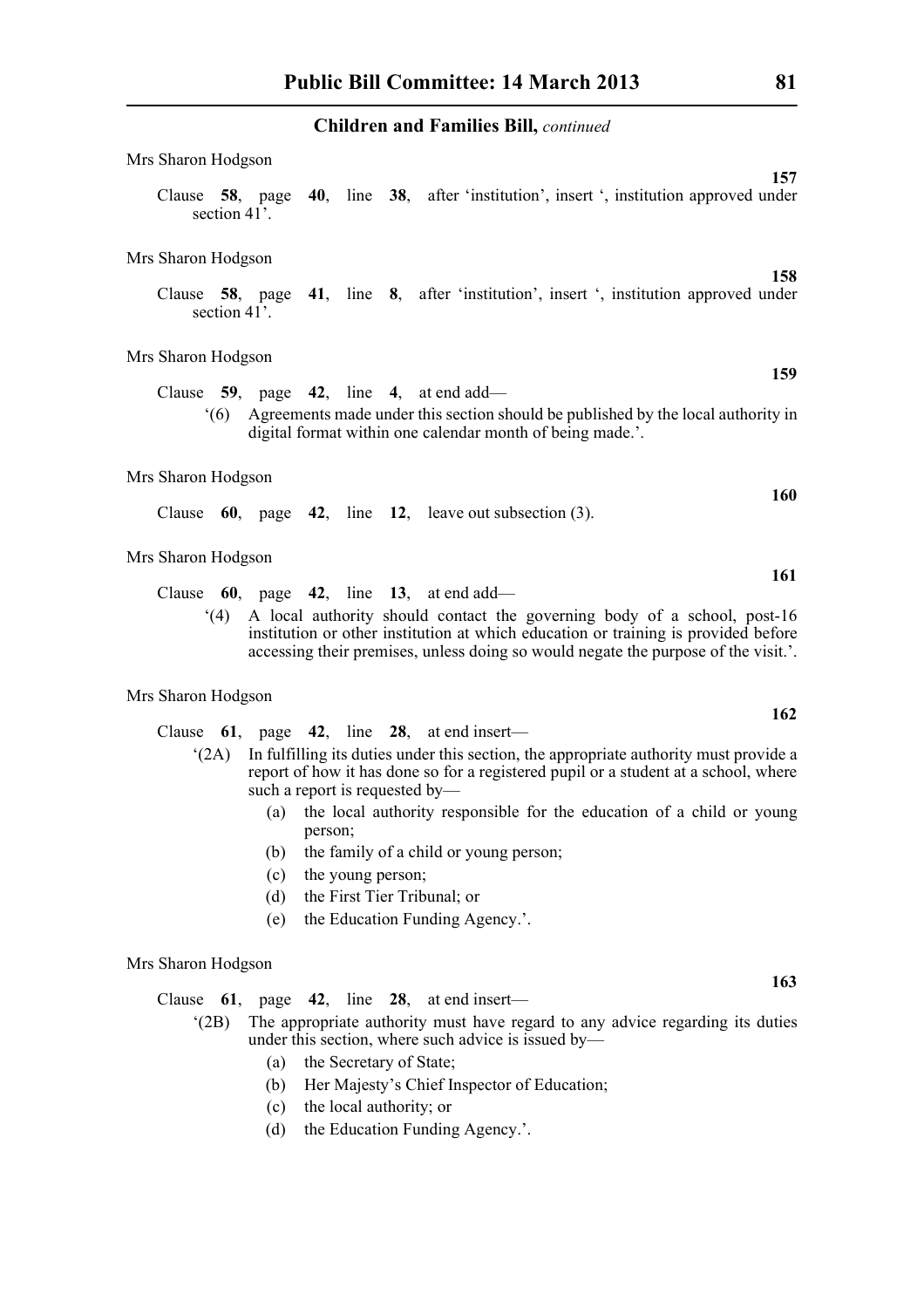Mrs Sharon Hodgson

Clause **62**, page **42**, line **39**, after 'staff', insert 'who shall be a qualified teacher.'.

Mrs Sharon Hodgson

Clause **62**, page **42**, line **41**, at end insert—

- '(2A) The SEN co-ordinator designated under the provisions of subsection (2) must be, or on designation must become, a member of the senior management or leadership team within the school.
- (2B) The SEN co-ordinator designated under the provisions of subsection (2) must be a qualified teacher.'.

*Early years area SEN co-ordinators*

Mrs Sharon Hodgson

To move the following Clause:—

- '(1) Local authorities must appoint sufficient full-time equivalent members of staff (to be known as Early Years Area SEN Co-ordinators) to have responsibility for coordinating provision for children in Ofsted-registered early years settings other than maintained nursery schools.
- (2) In assessing sufficiency of staffing levels under subsection (1) the local authority must have regard to—
	- (a) the number of children with special educational needs in its area registered with early years settings to which subsection (1) applies;
	- (b) the number and geographical location of early years settings to which subsection (1) applies.
- (3) Regulations may provide for—
	- (a) further considerations to be made by local authorities in exercising their duties under subsection (1);
	- (b) the specific responsibilities of Early Years Area SEN Co-ordinators.
- (4) The Secretary of State shall publish guidance to local authorities to assist in exercising their functions under subsection (1).
- (5) Local authorities must publish information on the provision of Early Years Area SEN Co-ordinators as part of exercising their duties under section 30 of this Act (local offer for children and young people with special educational needs).'.

Mrs Sharon Hodgson

|  |                   |  | Clause $\overline{63}$ , page $\overline{43}$ , line $\overline{14}$ , after 'school', insert ', an institution within the further |
|--|-------------------|--|------------------------------------------------------------------------------------------------------------------------------------|
|  | eduction sector'. |  |                                                                                                                                    |

#### Mrs Sharon Hodgson

Clause **63**, page **43**, line **17**, leave out 'parent' and insert 'family'.

#### Mrs Sharon Hodgson

Clause **63**, page **43**, line **19**, at end insert— '(2A) In performing its duty under subsection (2), an appropriate authority must—

**165**

**NC21**

**164**

**166**

**167**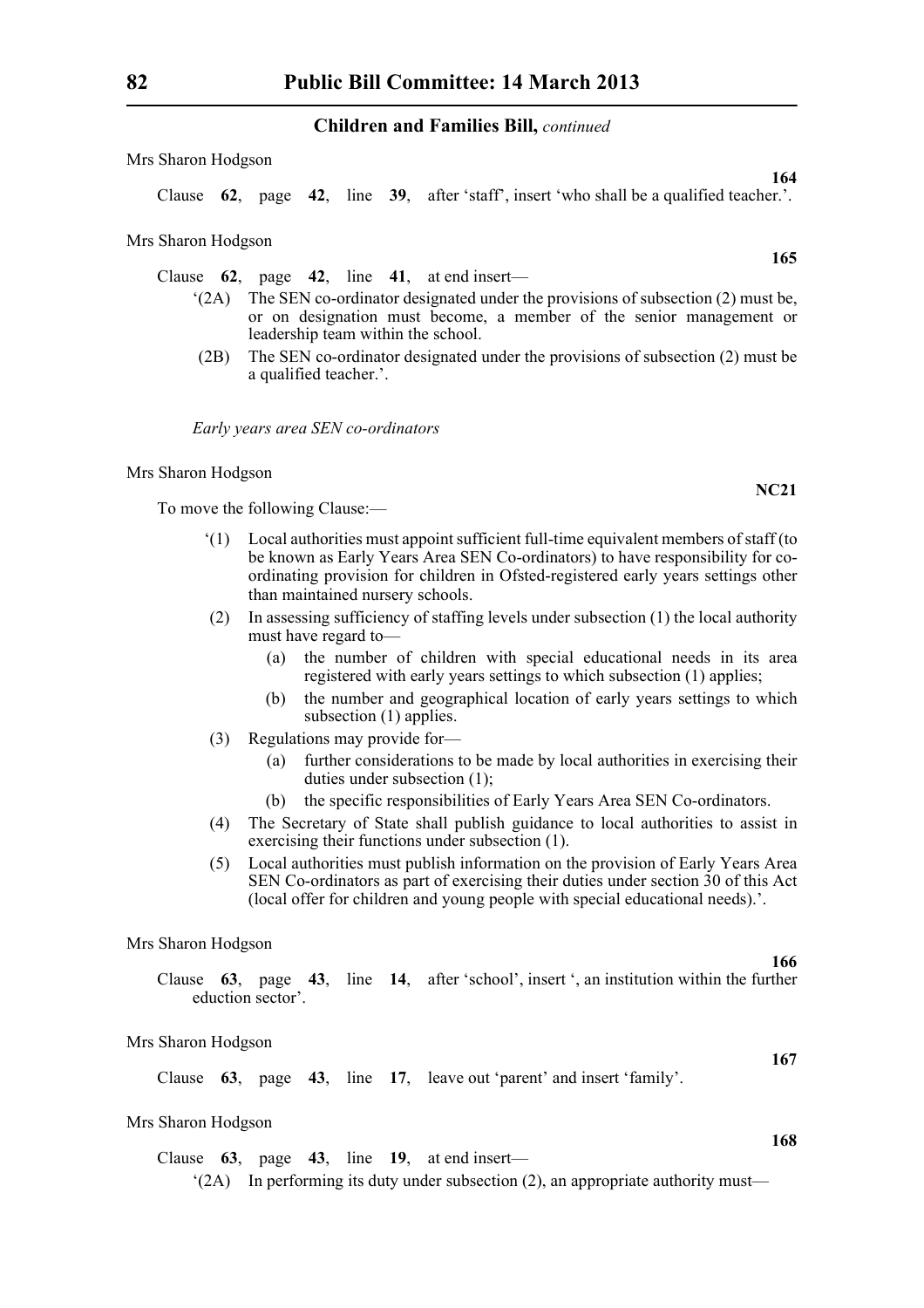- (a) attempt to do so as soon the decision is taken;
- (b) ensure that the child's family or the young person are made fully aware of the reason for and the process behind the decision being taken;
- (c) engage fully with the family or young person in making further decisions with regard to educational provision for the child or young person; and
- (d) inform the local authority in which the child or young person residents.'.

Mrs Sharon Hodgson

Clause **63**, page **43**, line **22**, after 'school', insert ', an institution within the further eduction sector'.

#### Mrs Sharon Hodgson

Clause **64**, page **43**, line **28**, after 'schools', insert 'institutions within the further education sector'.

#### Mrs Sharon Hodgson

|  |  |  | Clause $64$ , page $44$ , line 3, at end insert—                 |  |
|--|--|--|------------------------------------------------------------------|--|
|  |  |  | (v) policies designed to promote the understanding of disability |  |
|  |  |  | amongst other pupils and the inclusion of disabled pupils in     |  |
|  |  |  | lessons and activities.'.                                        |  |

#### Mrs Sharon Hodgson

|  |  |  |  |  |  | Clause $65$ , page $44$ , line $16$ , leave out '19' and insert '25'. |  |
|--|--|--|--|--|--|-----------------------------------------------------------------------|--|
|--|--|--|--|--|--|-----------------------------------------------------------------------|--|

#### Mrs Sharon Hodgson

Clause **65**, page **44**, line **34**, leave out '19' and insert '25'.

#### Mrs Sharon Hodgson

Clause **65**, page **44**, line **17**, at end insert— '(1A) Information collected and provided under subsection (2) should be published including local and regional breakdowns.'.

#### Mrs Sharon Hodgson

Clause **65**, page **44**, line **13**, after 'thinks', insert 'having had regard to accessibility requirements under the Equality Act 2010.'.

#### Mrs Sharon Hodgson

|      |     |                       | Clause $65$ , page $44$ , line $39$ , at end insert—                             |
|------|-----|-----------------------|----------------------------------------------------------------------------------|
| (4A) |     |                       | In exercising his duties under subsection (4), the Secretary of State shall—     |
|      | (a) |                       | invite comment on the content and format of published information;               |
|      |     | form of a report; and | publish the comments received and any subsequent responses, in the               |
|      |     |                       | (a) a mortida an amplanation of our more on more differences in the content on d |

(c) provide an explanation of any year on year differences in the content and format of the published information in an accompanying document.'.

**169**

**170**

**171**

**172**

**173**

**174**

**175**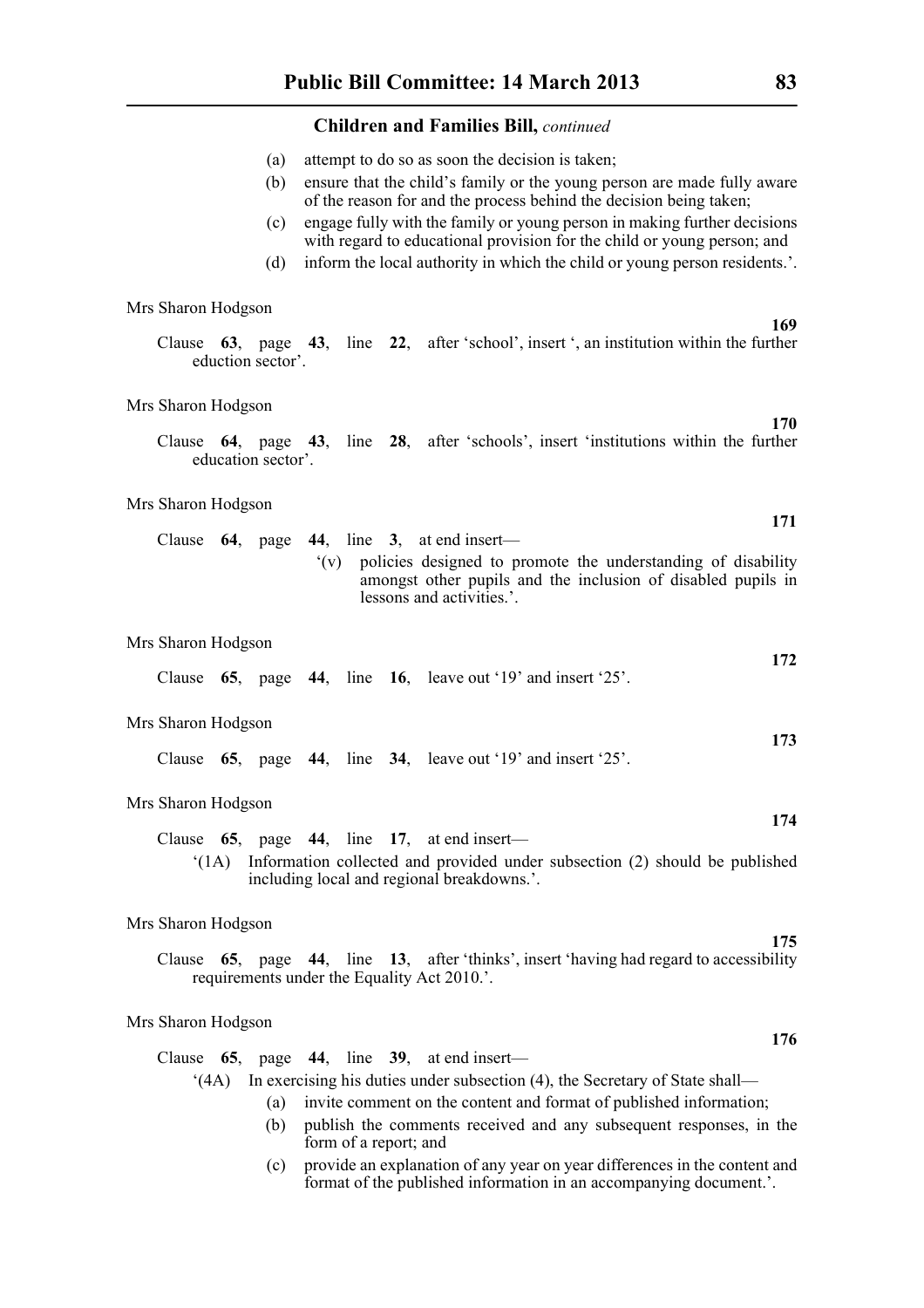| Mrs Sharon Hodgson                     |                             |  |                                                                                                                                                                                                                                                                                      |
|----------------------------------------|-----------------------------|--|--------------------------------------------------------------------------------------------------------------------------------------------------------------------------------------------------------------------------------------------------------------------------------------|
|                                        |                             |  | 177<br>Clause $65$ , page $45$ , line $3$ , leave out subsection $(8)$ .                                                                                                                                                                                                             |
| Mrs Sharon Hodgson                     |                             |  |                                                                                                                                                                                                                                                                                      |
| Clause $67$ ,<br>code.'.               |                             |  | 178<br>page 45, line 40, at end insert 'and Explanatory Notes to the draft of the                                                                                                                                                                                                    |
| Mrs Sharon Hodgson                     |                             |  |                                                                                                                                                                                                                                                                                      |
|                                        |                             |  | 179<br>Clause $67$ , page $45$ , line $40$ , at end insert—<br>(1A) Where the Secretary of State proposes to revise the code, the explanatory notes<br>referred to in subsection (1) must include an explanation of the proposed<br>revisions and the reasons for those revisions.'. |
| Mrs Sharon Hodgson                     |                             |  |                                                                                                                                                                                                                                                                                      |
|                                        |                             |  | <b>180</b><br>Clause 67, page 46, line 1, leave out 'such persons as the Secretary of State sees fit'<br>and insert 'publicly, for a period of not less than 90 days'.                                                                                                               |
| Mrs Sharon Hodgson                     |                             |  |                                                                                                                                                                                                                                                                                      |
| Clause<br>consultation'.               |                             |  | 181<br>67, page 46, line 2, leave out 'by them' and insert 'as part of that                                                                                                                                                                                                          |
| Mrs Sharon Hodgson                     |                             |  |                                                                                                                                                                                                                                                                                      |
| (4)                                    |                             |  | 182<br>Clause 67, page 46, line 6, leave out subsections (4) to (8) and insert—<br>The code (or revised code) may be issued only in the form of a draft code which<br>has been approved by resolution of each House of Parliament.'.                                                 |
| Mrs Sharon Hodgson                     |                             |  |                                                                                                                                                                                                                                                                                      |
| Page 47, line 15, leave out Clause 69. |                             |  | 183                                                                                                                                                                                                                                                                                  |
|                                        |                             |  | Application of Part 3 to detained children and young people                                                                                                                                                                                                                          |
| Mrs Sharon Hodgson                     |                             |  |                                                                                                                                                                                                                                                                                      |
| To move the following Clause:—         |                             |  | <b>NC22</b>                                                                                                                                                                                                                                                                          |
| (1)                                    | pursuance of-<br>(a)<br>(b) |  | This section applies to children and young people detained in custody in<br>an order made by a court, or<br>an order of recall made by the Secretary of State.                                                                                                                       |
|                                        |                             |  | (2) Where a child or young person under the age of 18 to whom subsection (1) applies<br>has an EHC plan immediately prior to commencing his or her custodial sentence.                                                                                                               |

has an EHC plan immediately prior to commencing his or her custodial sentence, the local authority responsible for that child or young person must determine which elements of provision described in the said plan may be delivered during that sentence.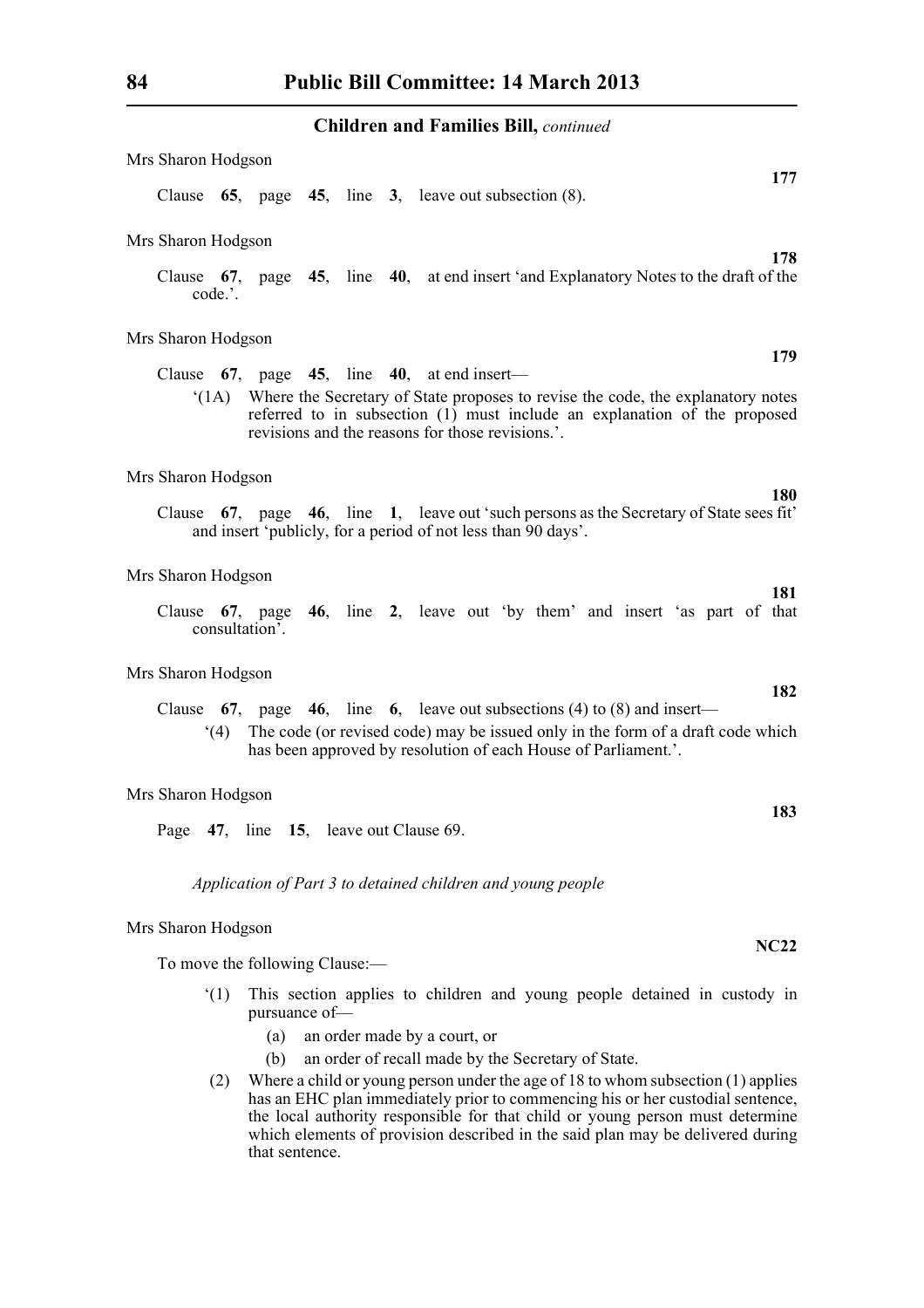- (3) Where a child or young person under the age of 18 to whom subsection (1) applies has an EHC plan immediately prior to commencing his or her custodial sentence—
	- (a) if that sentence is greater than 13 weeks in minimum length, the responsible local authority may cease the plan;
	- (b) if the sentence is not more than 13 weeks in minimum length, the responsible local authority may consider whether it would be advantageous to continue to deliver any parts of the child or young person's EHC plan during his or her detention.
- (4) In the course of their considerations under subsections (2) and (3), the responsible local authority must consult—
	- (a) the child or young person concerned, and their family;
	- (b) the institution in which the child or young person will be detained;
	- (c) any organisations delivering education or training within or on behalf of the institution in which the child or young person will be detained, and;
	- (d) any professionals or agencies other than the local authority which currently provide services under the terms of the child or young person's EHC plan.
- (5) In the course of their considerations under subsections (2) and (3), the responsible local authority must have regard to—
	- (a) the nature of the crime for which the child or young person has been detained;
	- (b) the age of the child or young person;
	- (c) the previous educational outcomes of the child or young person;
	- (d) the views of those consulted by virtue of subsection (4), and;
	- (e) the level and appropriateness of education or training delivered within or on behalf of the institution in which the child or young person will be detained.'.

#### Mrs Sharon Hodgson

Clause **72**, page **48**, line **23**, at end insert— '"well-being" means well-being so far as relating to the matters specified in section  $10(2)$  (a) to (e) of the Children Act 2004.'.

*Inclusion within mainstream schools and post-16 institutions*

#### Mrs Sharon Hodgson

To move the following Clause:—

- '(1) This section applies where a child or young person with special educational needs attends a mainstream school or post-16 institution.
- (2) The relevant authority should use its best endeavours to ensure that—
	- (a) the child or young person is able to access mainstream courses and qualifications within that institution;
	- (b) all staff working at the school who may have contact with the child or young person are aware of the needs of that child or young person;
	- (c) all web-based content provided by it or on its behalf meets British Standard 8878:2010; and
	- (d) all students in attendance at the institution are able to play an active role in school life.

# **NC23**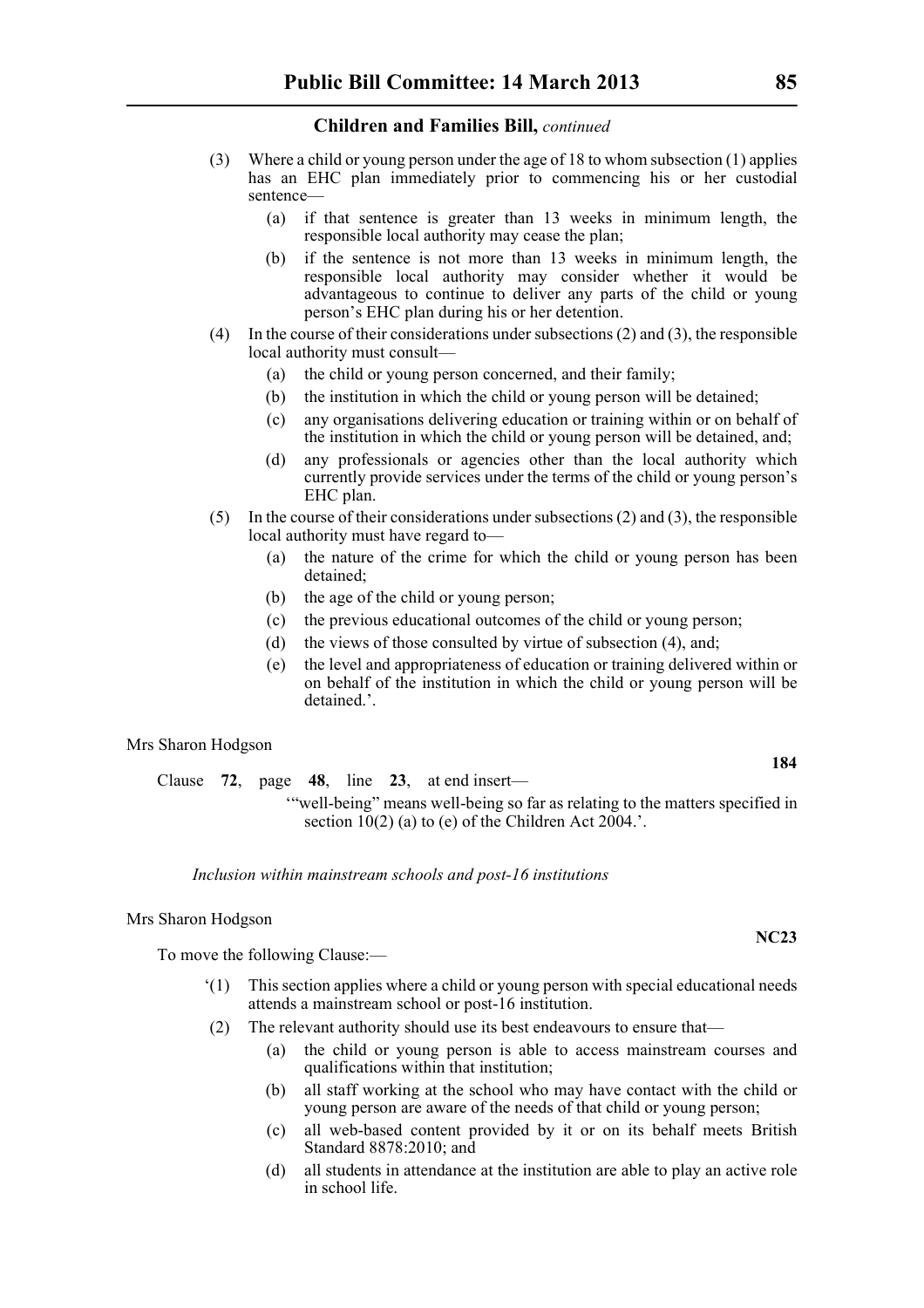- (3) The relevant authority should produce and publish a document explaining how it meets its duties under this section.
- (4) The Secretary of State should, within one year of the commencement of this Act, produce guidance for schools and post-16 institutions to assist them in fulfilling their duties under this section.'.

*Inclusion: apprenticeships*

Mrs Sharon Hodgson

To move the following Clause:—

- The Apprenticeships, Skills, Children and Learning Act 2009 is amended as follows:
- (2) After section 12(2) insert new subsection—
	- "(2A) The requirements specified should not adversely affect the participation of young people with special educational needs or disabilities in apprenticeship schemes, if they are able to perform at the prescribed occupational standard required by the apprenticeship framework.".'.

*Children and young people temporarily unable to attend mainstream school*

Mrs Sharon Hodgson

To move the following Clause:—

- '(1) This section applies where a child or young person of compulsory school age is unable to attend school for a period of between one and twenty four months.
- (2) The local authority responsible for a child or young person for whom subsection (1) applies must ensure that appropriate educational provision is available and provided to the child or young person concerned, and that any identified health or social care needs are provided for.
- (3) Regulations may specify acceptable reasons for which subsection (1) may apply, including, but not limited to—
	- (a) the placement of the child or young person in a certain school under section 39 of this Act is the subject of dispute;
	- (b) the child or young person has been withdrawn from school while an EHC Plan is being prepared;
	- (c) the child or young person has been withdrawn from school as a result of a diagnosed medical condition;
	- (d) the child or young person has been withdrawn from school, whether by the school, their parents or themselves, as a result of bullying or fear of bullying;
	- (e) the child or young person has been withdrawn from school as a result of a diagnosed mental condition or temporary mental instability, including phobia or trauma.
- (4) In discharging their duties under this section, a local authority must—
	- (a) consult with the child or young person and their family;
	- (b) consult with the school at which the child or young person is currently enrolled, or was last enrolled at;
	- (c) consult with professionals from any other agency known to be in contact with the child or young person and their family in relation to the reason

**NC25**

**NC24**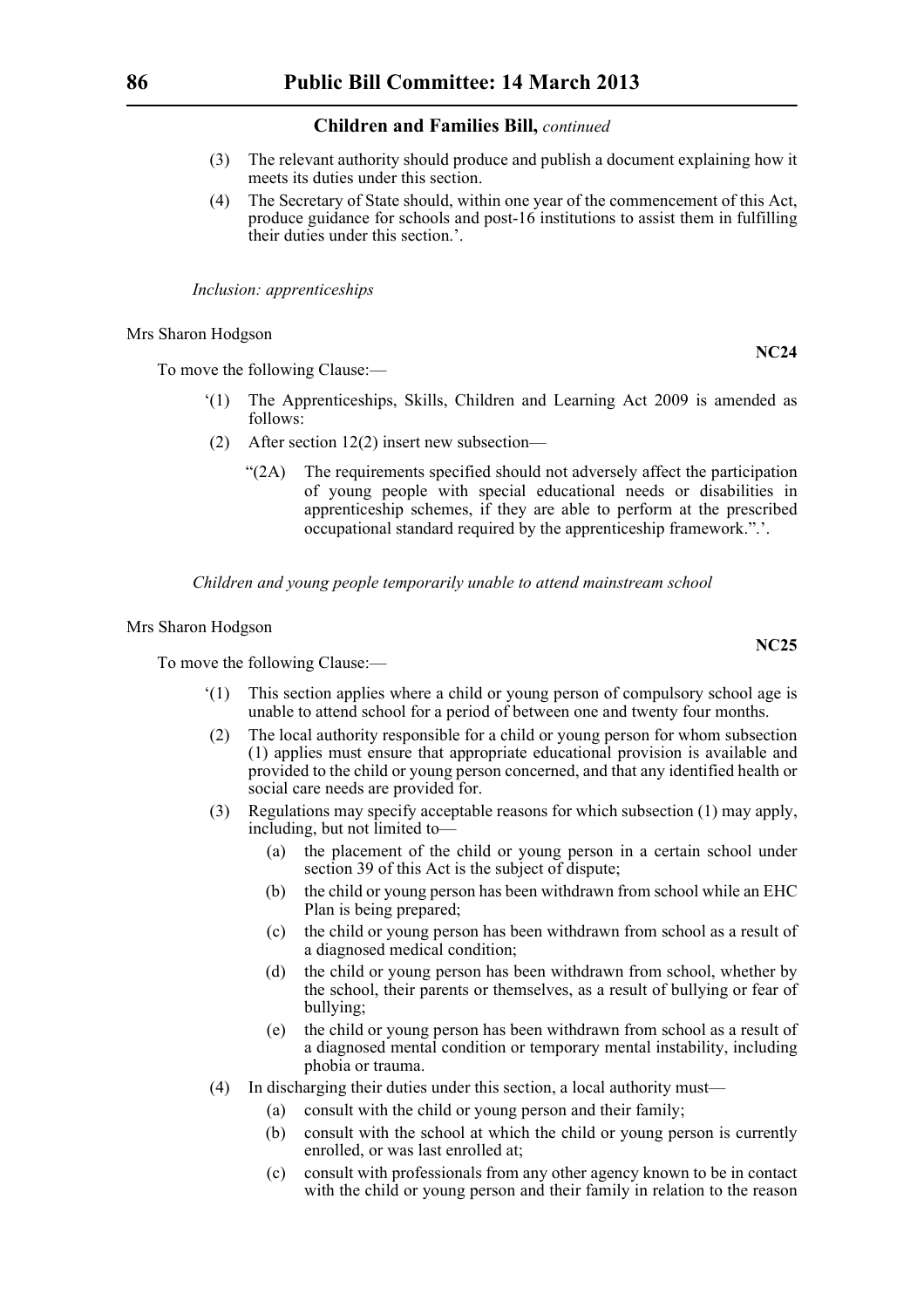for which the child or young person concerned has been withdrawn from school;

- (d) continue to monitor the development of the child or young person concerned;
- (e) have regard to the age and prior educational outcomes of the child or young person when determining provision, and
- (f) consider the suitability of internet-based educational provision.'.

*Reporting on implementation of Part 3*

Mrs Sharon Hodgson

To move the following Clause:—

'Within the period of one year beginning with the commencement of this Part, and every year thereafter, the Secretary of State must lay before Parliament a report about the effect of this Part.'.

#### Mr Robert Buckland

- Clause **30**, page **24**, line **22**, at end insert—
	- '(e) information about how transitional planning will be undertaken by officers of the local authority;
		- (f) information on additional services for children with high incidence and low severity needs.'

#### Mr Robert Buckland

Clause **44**, page **32**, line **36**, at end insert— '(b) about circumstances in which a local authority must or may review an EHC plan as a result of responsibility for all or part of a child or young person's EHC plan being transferred between teams in a local authority.'

#### Mr Robert Buckland

Clause **25**, page **19**, line **21**, leave out 'in its area who have special educational needs, or' and insert—

- '(i) in its area who have special educational needs, or
- (ii) outside its area for children or young people for whom it is responsible who have special educational needs.'

#### Mr Robert Buckland

Clause **28**, page **22**, line **39**, at end add—

'( ) A local authority in England may co-operate with another local authority in England to commission and provide services for children and young people with low incidence special educational needs.'

Clause **21**, page **18**, line **16**, at end insert 'including the private, voluntary and independent early years sector and home-based early years provision.'.

**185**

**NC26**

#### **188**

#### **189**

# **187**

Mr Robert Buckland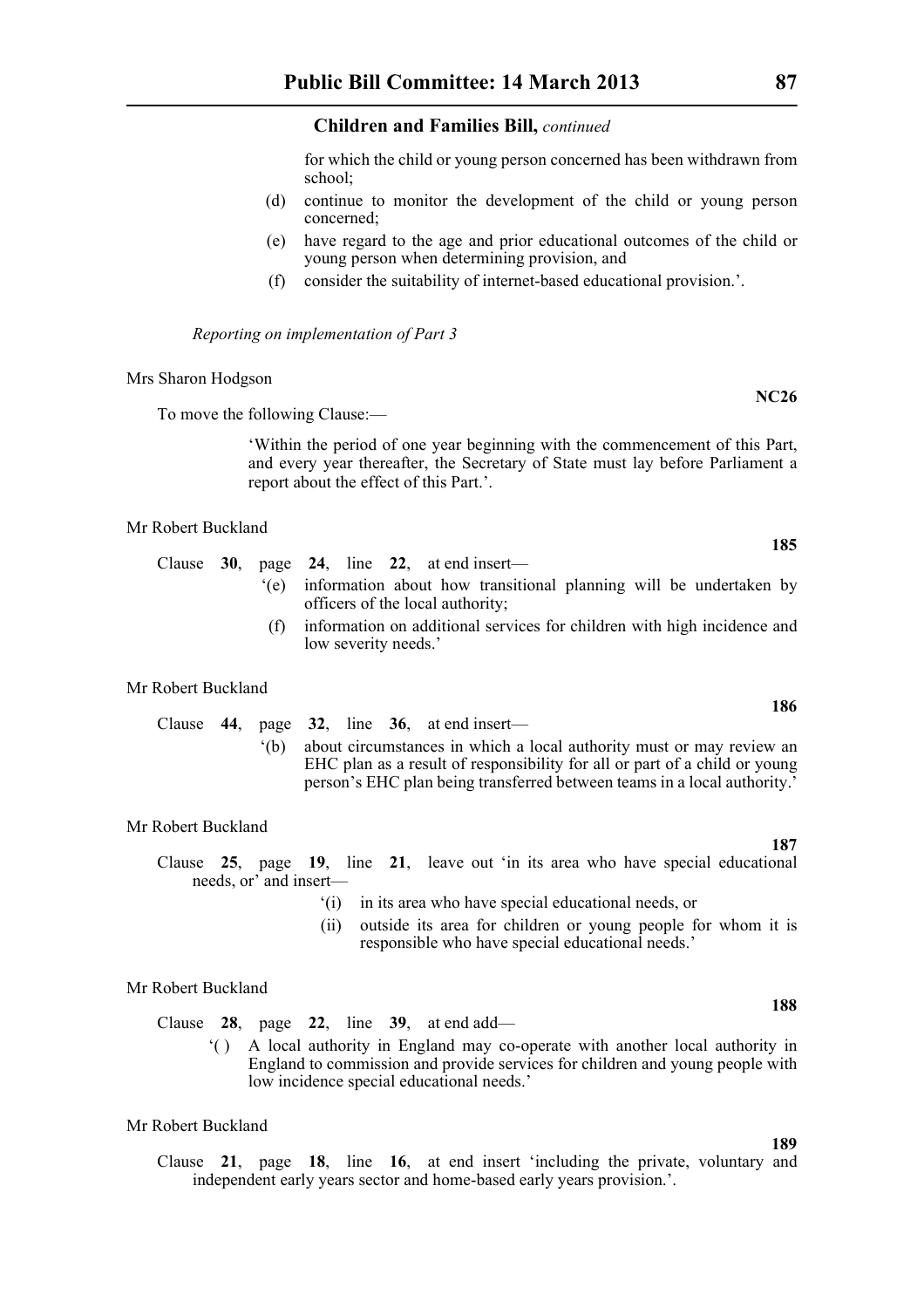| Mr Robert Buckland                                                                                                                                                                                                                                                                                                                                                                               |
|--------------------------------------------------------------------------------------------------------------------------------------------------------------------------------------------------------------------------------------------------------------------------------------------------------------------------------------------------------------------------------------------------|
| <b>190</b><br>41, page 31, line 10, at end insert 'and listed in a local offer.'.<br>Clause                                                                                                                                                                                                                                                                                                      |
| Mr Robert Buckland                                                                                                                                                                                                                                                                                                                                                                               |
| 191<br>Clause $41$ , page $31$ , line $22$ , at end insert—<br>() The Secretary of State must give consideration to an institution's request to be<br>approved if it meets the criteria outlined in Regulations made under this section.'.                                                                                                                                                       |
| Mr Robert Buckland                                                                                                                                                                                                                                                                                                                                                                               |
| 192<br>Clause<br>41, page $31$ , line $33$ , at end insert—<br>what recourse institutions will have to appeal or review decisions made<br>$^{\circ}()$<br>by the Secretary of State;<br>as to what timetable a list of institutions will be adjusted, published and<br>()<br>reviewed;<br>what relation an approved list of institutions has with regulations<br>()<br>governing local offers.'. |
| Mr Robert Buckland                                                                                                                                                                                                                                                                                                                                                                               |
| 193<br>Clause $27$ , page $21$ , line 18, at end insert—<br>the governing bodies, proprietors or principals of institutions approved<br>$^{\circ}$ ( )<br>by the Secretary of State under section 41 (independent special schools<br>and special post-16 institutions: approval).'.                                                                                                              |
| Mr Robert Buckland                                                                                                                                                                                                                                                                                                                                                                               |
| 194<br>Clause 30, page 23, line 25, after 'provision', insert 'including institutions<br>approved by the Secretary of State under section 41'.                                                                                                                                                                                                                                                   |
| Mr Robert Buckland                                                                                                                                                                                                                                                                                                                                                                               |
| 195<br>22, page 18, line 32, after 'identifies', insert 'as early as possible'.<br>Clause                                                                                                                                                                                                                                                                                                        |
| Mr Robert Buckland                                                                                                                                                                                                                                                                                                                                                                               |
| 196<br>Clause $30$ , page $24$ , line 13, at end insert—<br>the arrangements to support all teaching staff to help children with<br>f(f)<br>special educational needs.'.                                                                                                                                                                                                                         |
| Access to therapeutic support                                                                                                                                                                                                                                                                                                                                                                    |

### Annette Brooke

To move the following Clause:—

'(1) Where a child has been abused or harmed, or a child has been placed at risk of abuse or harm, the local authority or clinical commissioning group has a duty to provide health services, where appropriate.

**NC27**

(2) In this section—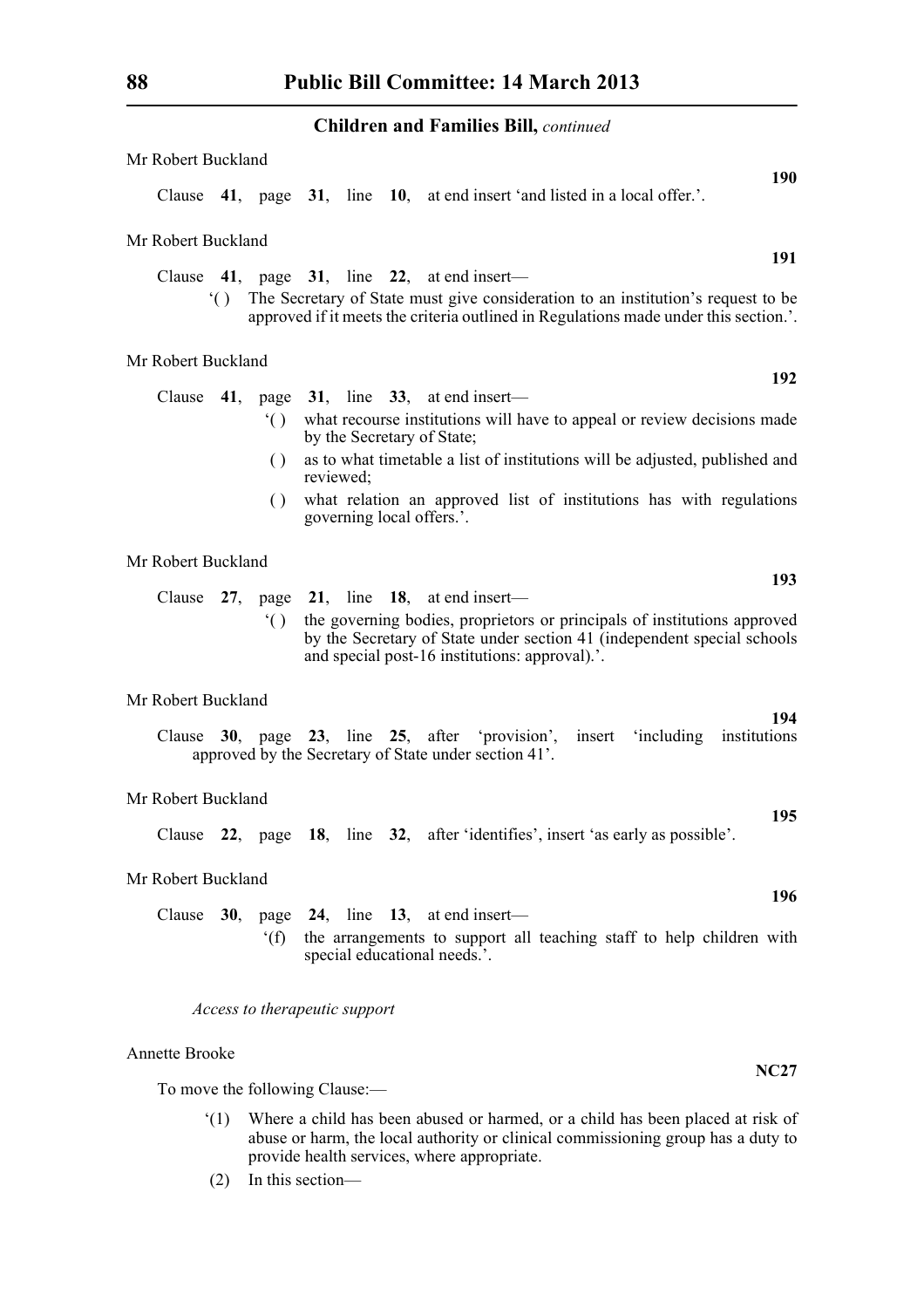- "health services" includes, but is not limited to, therapeutic counselling and other mental health services;
- "local authority" has the meaning given by subsection 13(9);
- "clinical commissioning group" has the meaning given by section 10 of the Health and Social Care Act 2012.

*Duty to promote the mental health and emotional wellbeing of looked after children*

Annette Brooke

To move the following Clause:—

'In section 22 of the Children Act 1989 [General duty of local authority in relation to children looked after by them] after subsection (3A) insert the following new subsections—

- "(3B) The duty of a local authority under subsection  $(3)(a)$  to safeguard and promote the welfare of a child looked after by them includes in particular a duty to promote the child's mental health and emotional wellbeing.
- (3C) A local authority in England must appoint at least one person for the purposes of discharging the duties imposed by virtue of subsection (3B).
- (3D) A person appointed by a local authority under subsection (3C) must be an officer or the local authority, another local authority or a health body in England".'.

#### Annette Brooke

|                |  |  | Clause 33, page 25, line 18, leave out 'maintained' and insert 'mainstream'                | 197 |
|----------------|--|--|--------------------------------------------------------------------------------------------|-----|
| Annette Brooke |  |  |                                                                                            | 198 |
|                |  |  | Clause $25$ , page 19, line 36, at end insert—<br>(h) communication, language and literacy |     |
| Annette Brooke |  |  |                                                                                            | 199 |
|                |  |  | Clause $26$ , page $20$ , line $23$ , at end insert—                                       |     |

'(d) securing the provision set out in section 30 [Local offer for children and young people with special educational needs].'.

### Annette Brooke

Clause **28**, page **21**, line **37**, leave out 'maintained nursery school' and insert 'the providers of relevant early years education in its area'.

#### Annette Brooke

Clause **29**, page **22**, line **45**, leave out 'maintained nursery school' and insert 'the providers of relevant early years education in its area'.

**NC28**

# **200**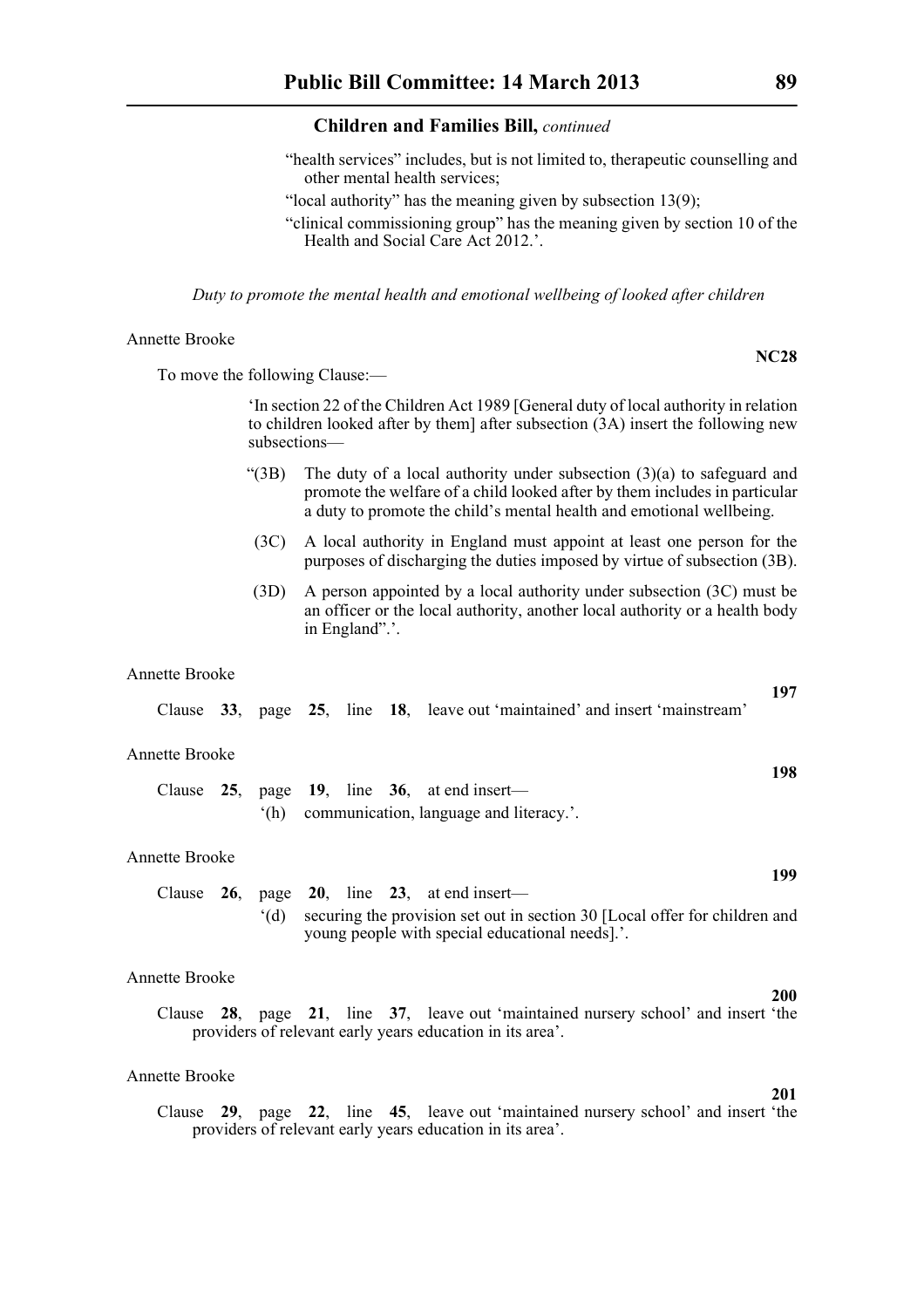| Annette Brooke |                                                                                                                                                                     |            |
|----------------|---------------------------------------------------------------------------------------------------------------------------------------------------------------------|------------|
| Clause 64.     | page $44$ , line 3, at end insert—                                                                                                                                  | <b>202</b> |
|                | progress made by children and young people with special<br>(y)<br>educational needs in language, literacy, communication and<br>numeracy;                           |            |
|                | services contributed to or procured through section 30 [Local]<br>(v <sub>1</sub> )<br>offer for children and young people with special educational<br>$needs$ ].'. |            |

*Maintaining a register of sight impaired and severely sight impaired children and young people*

Annette Brooke

To move the following Clause:—

'A local authority in England must establish and maintain a register of sight impaired and severely sight impaired children and young people who are ordinarily resident in its area.'.

#### Annette Brooke

Clause **35**, page **27**, line **3**, leave out 'maintained nursery school' and insert, 'relevant early years setting'.

*Duty to assess and meet young carers' needs for care and support*

Mr Robert Buckland Annette Brooke Lucy Powell

To move the following Clause:—

- '(1) Where it appears to a local authority that a child within their area may provide or be about to provide care to an adult or a child who is disabled, the authority must—
	- (a) assess whether the child has needs for support relating to their caring role (or is likely to have such needs in the future), and
	- (b) if the child is found to have such needs, set out what those needs are (or are likely to be in the future).
- (2) Having carried out an assessment under subsection (1), a local authority must meet those needs for support which it considers to be necessary to meet in order to safeguard and promote the child's welfare.
- (3) Having carried out an assessment under subsection (1), a local authority must also consider whether the adult is or may be eligible for assessment under the Care and Support Act 2013, and if so must ensure such an assessment is carried out unless that adult objects.
- (4) Having carried out an assessment under subsection (1), a local authority must consider whether, in the case of a child who is caring for a disabled child, the child being cared for requires an assessment under the Children Act 1989 and if so shall

**203**

**NC30**

**NC29**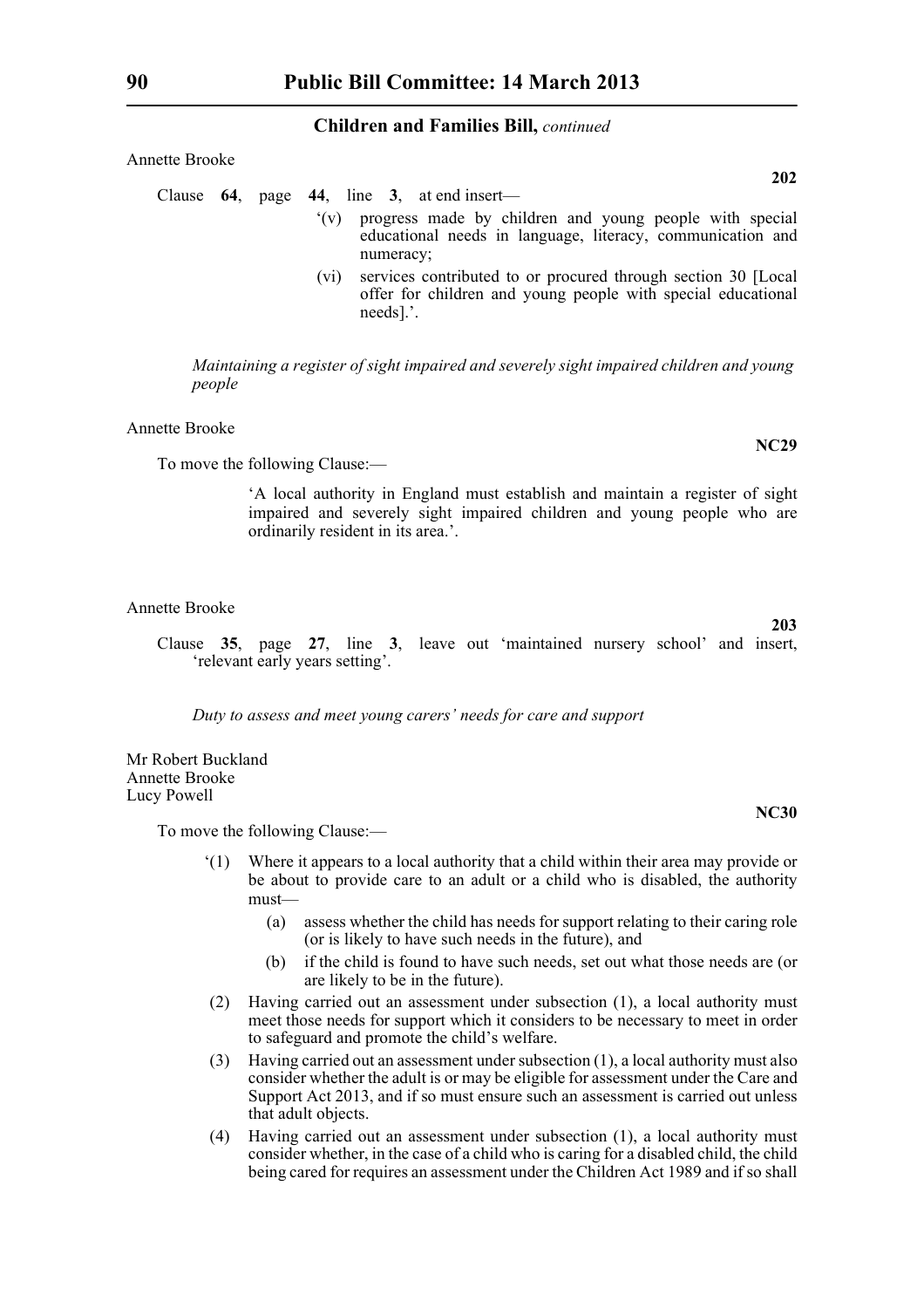carry out that assessment unless the person with parental responsibility for that child objects.

- (5) The Secretary of State shall issue guidance in relation to the duties set out above having consulted with persons whom the Secretary of State considers to be appropriate, the said guidance to be issued under section 7 of the Local Authority Social Services Act 1970.
- (6) Any service provided by an authority in the exercise of functions conferred on them under this section may be provided for the family or for any member of the child's family, and may include—
	- (a) services to the adult the child is providing care for to meet the adult's needs for care and support; and
	- (b) services to the adult to enhance their parenting capacity.

If such services are provided with a view to safeguarding and promoting the child's welfare.'.

#### Mr Robert Buckland

Clause **26**, page **19**, line **42**, at end insert—

- '(1A) A local authority in England must, in exercising its functions under this Part, consider how it may encourage through any process of procurement it shall carry out—
	- (a) a diversity of provision of education; and
	- (b) non-discrimination between maintained schools and non-maintained schools.'.

#### Mr Robert Buckland

Clause **39**, page **30**, line **10**, at end insert—

'(4A) Where a local authority considers that subsection 4(b) applies it must, before reaching a conclusion on that matter, consider such incompatibility in a manner that does not discriminate between maintained schools and non-maintained schools.<sup>2</sup>

*Inspection and review of local authorities in England*

#### Mr Robert Buckland

To move the following Clause:—

- '(1) Section 135 of the Education and Inspections Act 2006 is amended as follows.
- (2) After section  $135(1)(e)$ , insert—
	- "(ea) the functions conferred on the authority under Part 3 of the Children and Families Act 2013.".
- (3) After section 136(4), insert—
	- "(5) The Chief Inspector must inspect the performance by an authority in supporting children and young people with special educational needs.".

#### Mr Robert Buckland

Clause **24**, page **19**, line **3**, leave out 'who is under compulsory school age'.

**205**

**204**

**NC31**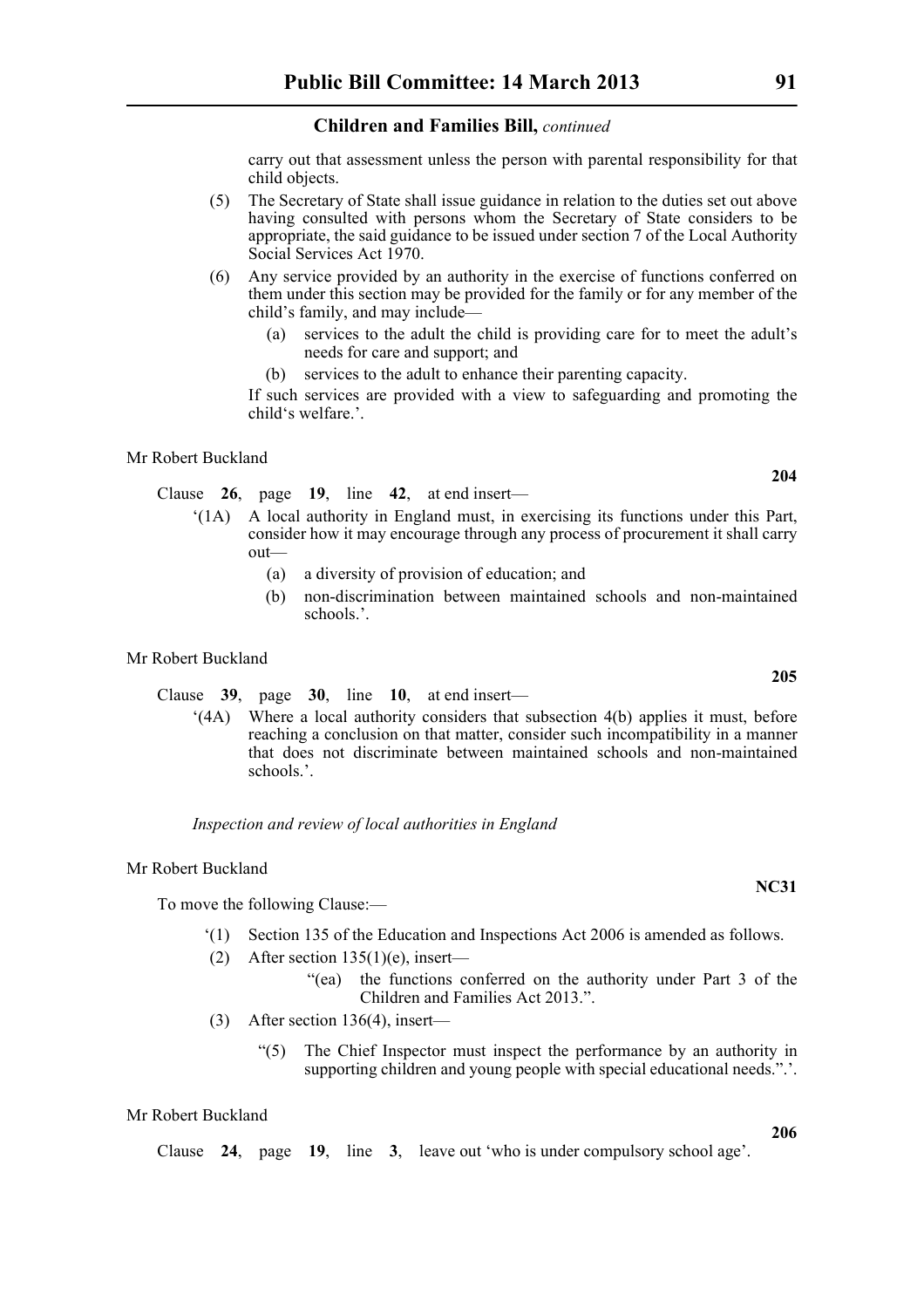#### Mr Robert Buckland

Clause **66**, page **45**, leave out line 30, and insert 'The Secretary of State must review and revise the code on a regular basis.'.

#### Mr Robert Buckland

Clause **67**, page **46**, leave out lines 1 and 2, and insert 'The Secretary of State must consult those parties listed in section 66, subsection (1), about the draft and must consider any representations made by them.'.

#### Mr Robert Buckland

Clause **67**, page **46**, line **3**, leave out sections 3, 4, 5, 6, 7 and 8 and insert—

- '(3) A code, or revision of a code, does not come into operation until the Secretary of State by order so provides.
- (4) The power conferred by subsection (3) shall be made by statutory instrument.
- (5) An order bringing a code or revision of a code, into operation may not be made unless a draft order has been laid before and approved by resolution of each House of Parliament.
- (6) When an order or draft of an order is laid, the code or revision of a code to which is relates must also be laid.
- (7) No order or draft of an order may be laid until the consultation required by subsection (2) has taken place.'.

#### Mr Robert Buckland

Clause **45**, page **33**, leave out lines 18 to 20, and insert 'In determining whether it is no longer necessary of an EHC Plan to be maintained for a young person aged over 18, a local authority must have regard to the young person's right to the continuation of an EHC Plan up to the age of 25 and access education provision in an age-appropriate setting.'.

#### Mr Robert Buckland

Clause **36**, page **28**, line **9**, at end insert— '(8A) An EHC needs assessment, as set out in section 8, must be secured within 29 days

of the notification.'.

#### Mr Robert Buckland

Clause **36**, page **27**, line **18**, after second 'a', insert 'provider of early years education<sup>5</sup>

#### Mr Robert Buckland

Clause **38**, page **29**, line **27**, at end insert— '(g) an institution at which early years education is provided.'.

#### Mr Robert Buckland

Clause **26**, page **19**, line **42**, at end insert—

**209**

**207**

**208**

#### **211**

**210**

**212**

**213**